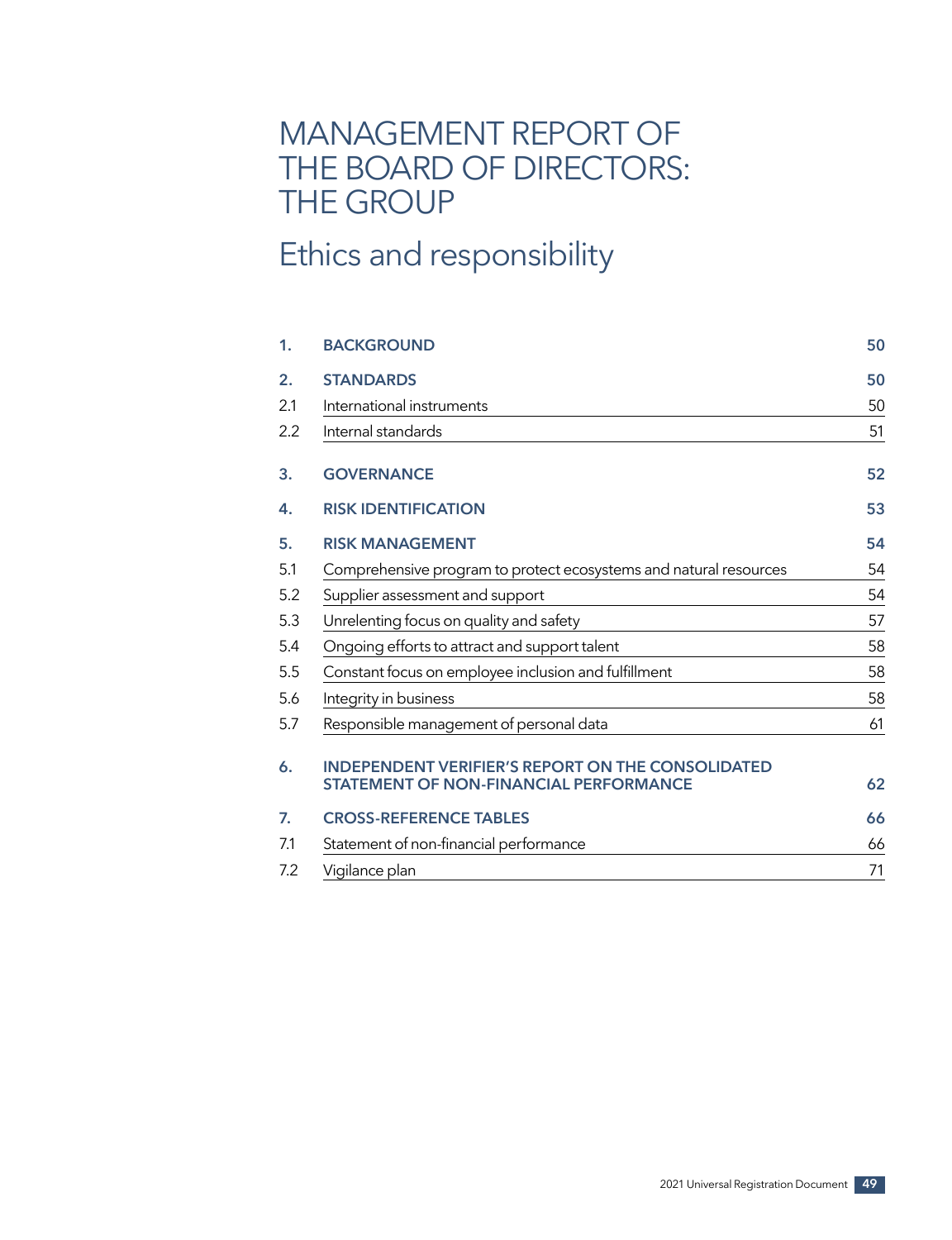## 1. BACKGROUND

LVMH has always sought to:

- ensure that its practices reflect the highest standards of integrity, responsibility and respect for its partners;
- offer a working environment that allows its employees to fully express their talents and implement their skills and expertise;
- ensure that its Maisons define and adapt their production processes, habits and behaviors in order to continuously improve their response to the environmental challenges they face;
- participate in the regional development of the areas in which the Group operates through its activities;
- mobilize resources and skills to serve philanthropic initiatives and projects of general interest, and promote access to art and culture for as many people as possible.

As a responsible and committed stakeholder, the Group seeks to anticipate and meet the expectations of civil society in relation to corporate social and environmental responsibility, which include the following:

taking into account changing career expectations and helping employees navigate, in particular, new unique career paths, technological changes and new demographics;

## 2. STANDARDS

The LVMH group stays true to its uniqueness through a meticulous dedication to excellence. This dedication requires an unwavering commitment to the highest standards in terms of ethics, corporate social responsibility and respect for the environment.

## **2.1 International instruments**

For many years now, the LVMH group has demonstrated its desire to act as a responsible corporate citizen and align its operations and strategy to support various internationally recognized benchmarks, including the following:

- the United Nations Global Compact, to which the Group signed up in 2003, as well as the Caring for Climate initiative;
- the Universal Declaration of Human Rights;
- OECD Guidelines;
- the International Labour Organization (ILO)'s Fundamental Conventions;
- the 17 Sustainable Development Goals drawn up and developed by the United Nations;
- the French Diversity Charter, signed by the Group in 2007;
- responding to environmental challenges in light, in particular, of urgent changes called for by climate change;
- greater transparency in supply management to ensure that every stakeholder in the value chain offers satisfactory living and working conditions and uses environmentally friendly production methods;
- demand for integrity in business, made effective by the implementation of procedures to prevent and detect breaches of probity in financial life;
- sensitivity to the use of personal data, a key issue in safeguarding the fundamental right to privacy.

Information about the Group's Vigilance Plan and Statement of Non-Financial Performance can be found in the cross‑reference tables at the end of this section.

In recent years, the Group has supported or signed up for a number of international standards, implementation of which it promotes within its sphere of influence, as well as putting in place its own internal standards.

- the United Nations Women's Empowerment Principles, signed by the Group in 2013;
- France's national biodiversity protection strategy;
- the Kimberley Process, an international system for certifying rough diamonds;
- the Convention on International Trade in Endangered Species of Wild Fauna and Flora (CITES);
- UNESCO's intergovernmental scientific program, "Man and the Biosphere" (MAB), aimed at protecting global biodiversity;
- the United Nations' standards of conduct for business tackling discrimination against lesbian, gay, bi, trans and intersex (LGBTI) people;
- the International Labour Organization (ILO) Global Business and Disability Network Charter.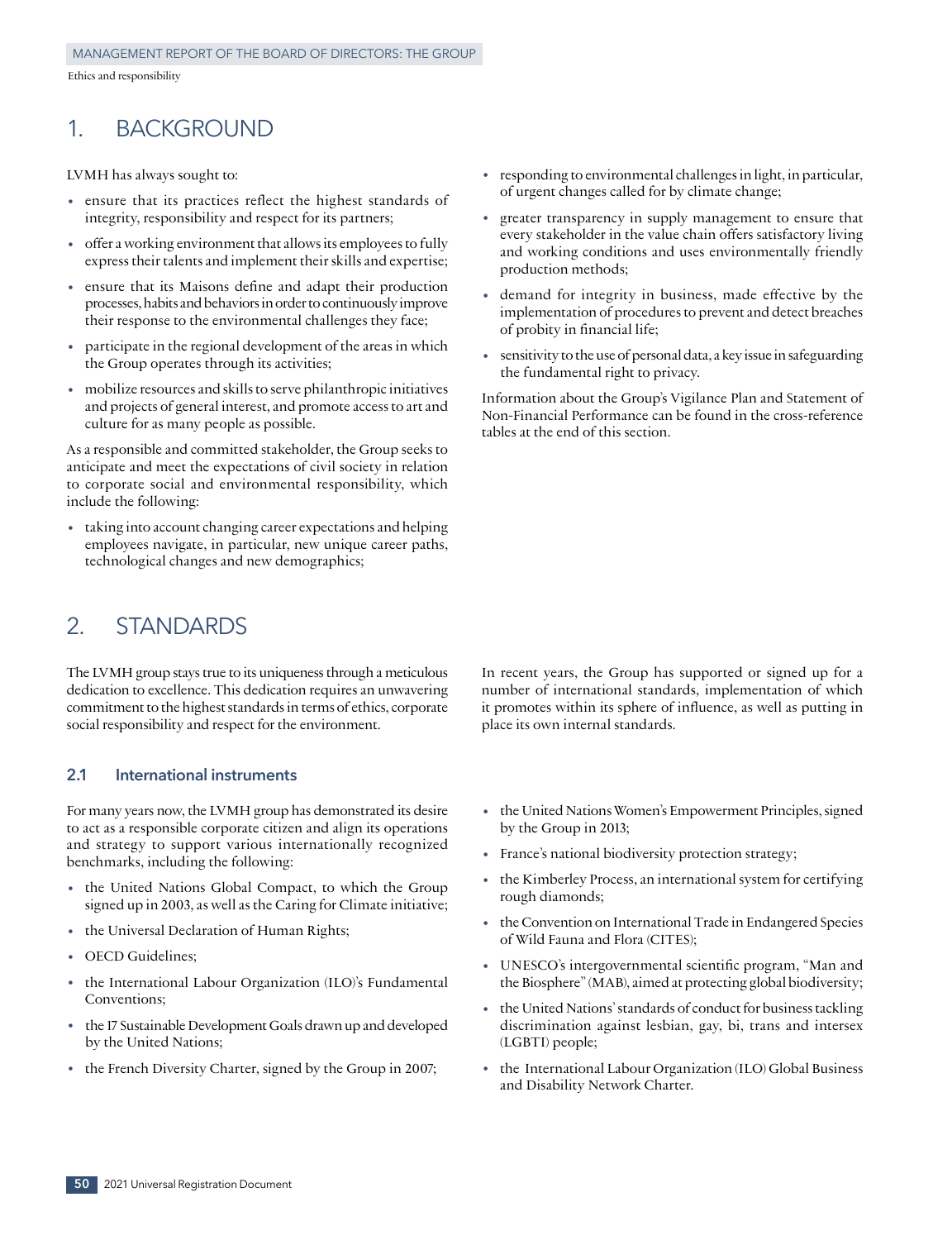## **2.2 Internal standards**

## **LVMH Code of Conduct**

LVMH's Code of Conduct is designed to provide a common ethical foundation for the Group and its Maisons. It outlines the rules to be followed by all employees as they go about their work and is structured around the following six core principles:

- acting responsibly and compassionately;
- offering a fulfilling work environment and valuing talent;
- committing to protect the environment;
- winning the trust of customers;
- winning the trust of shareholders;
- embodying and promoting integrity in the conduct of business.

Supported by the members of the Executive Committee and Presidents of the Maisons, it promotes consistency and continuous improvement across the Group's various entities. It does not replace existing codes and charters within Maisons, but serves as a shared foundation and source of inspiration. Where appropriate, its policies are defined in greater detail by Maison according to its business sector or location. Furthermore, locally applicable codes and charters are implemented where this is appropriate in the light of local laws and regulations.

The Code has been translated into more than 10 languages and is widely disseminated across the Group. Supplementary tools have also been developed to help employees better understand and apply the principles set out in the Code, including an e‑learning module and various communication materials.

#### **Supplier Code of Conduct**

The Supplier Code of Conduct sets out the Group's requirements for its partners in corporate social responsibility, human rights, the environment, the fight against corruption and, more broadly, high standards of business integrity.

The Supplier Code of Conduct has been disseminated across the Group's Maisons; providers subject to the Code are required to comply with the principles laid down in it.

This Code specifies requirements relating to labor (prohibition of forced labor, child labor, harassment and discrimination; provisions regarding pay, working hours, freedom of association, health and safety), environmental provisions, business conduct (in particular relating to legality, customs, security and subcontracting) and measures to prevent and combat corruption and influence‑peddling that must be respected by suppliers and any subcontractors in managing their business.

The Supplier Code of Conduct states that suppliers to LVMH and its Maisons must take responsibility for work undertaken by their own subcontractors and suppliers, and make sure that they comply with the principles laid down in the Code and any other relevant obligations.

It also gives LVMH the ability to verify compliance with these principles by its suppliers and subcontractors.

If the Supplier Code of Conduct is violated by one of its suppliers – or by a supplier or subcontractor of one of its suppliers – LVMH or the Maison concerned reserve the right to suspend or end the commercial relationship, subject to the conditions provided by law and depending on the severity of the violations identified.

Work was undertaken in 2021 to revise the Code of Conduct. This involved LVMH's various stakeholders, including the Legal Department, Ethics and Compliance, Human Resources, Purchasing, etc. An official new version will be released in 2022.

### **Environmental Charter**

Adopted in 2001, the Environmental Charter is the founding document for LVMH's five main aims with regard to the environment:

- striving for high environmental performance;
- encouraging collective commitment;
- managing environmental risks;
- designing products that factor in innovation and environmental creativity;
- making a commitment that goes beyond the Company.

It encourages the President of each Maison to demonstrate commitment to this approach through concrete actions.

The Charter was given a significant boost by the strategic LIFE (LVMH Initiatives For the Environment) program, launched in 2011, described in the "Environment and sustainability" section.

### **Recruitment Code of Conduct**

The LVMH Recruitment Code of Conduct, implemented in 2009, has been widely disseminated to all employees involved in recruitment processes across the Group. It sets forth the ethical hiring principles to be observed at LVMH in the form of fourteen commitments. Special emphasis is placed on preventing any form of discrimination and on promoting diversity. The Group began work on updating the Recruitment Code of Conduct in 2020 to better take into account new challenges and situations relating to recruitment, which will be completed in 2022.

#### **Animal-Based Raw Materials Sourcing Charter**

In 2019, the Group launched its Animal-Based Raw Materials Sourcing Charter. This charter is the result of a long process of scientific research and collaboration between LVMH's environmental experts, its Maisons and their suppliers. The exhaustive charter covers the full range of issues concerning the sourcing of fur, leather, exotic leather, wool and feathers. It allows the Group to make long‑term commitments to achieving progress in three areas: full traceability in supply chains; animal farming and trapping conditions; and respect for local populations,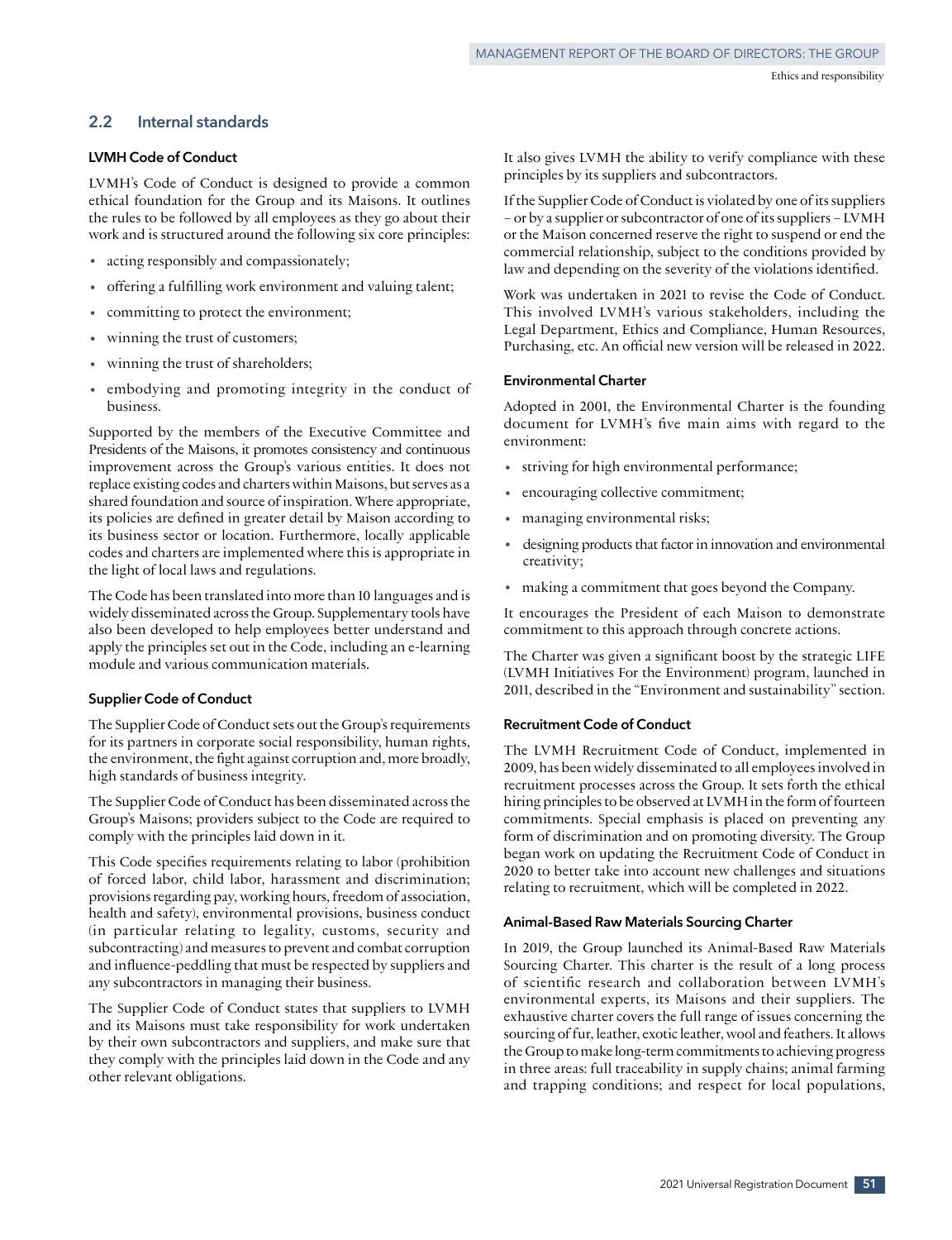the environment and biodiversity. Under the charter, a scientific committee has been formed, and each year it will support and supervise a number of research projects aimed at driving progress in this area.

#### **Charter on Working Relations with Fashion Models**

In 2017, the Group drew up a Charter on Working Relations with Fashion Models in consultation with the Kering group and sector professionals motivated by a shared desire to promote dignity, health and well-being among fashion models.

The Charter, which applies to all Maisons worldwide, aims to bring about genuine change in the fashion world by rooting out certain behaviors and practices not in keeping with the Group's values and raising awareness among fashion models that they are full-fledged stakeholders in these changes.

To help spread the principles laid down in the Charter, the LVMH and Kering groups have set up a dedicated website, wecareformodels.com. The site provides fashion models with best practice and advice from independent nutritionists and coaches.

### **Internal Competition Law Compliance Charter**

In 2012, the Group formalized its commitment to uphold free and fair competition by adopting an Internal Competition Law Compliance Charter. The Charter aims to help develop a true culture of compliance with competition rules within the Group. This charter sets out the main rules that should be known by all employees in conducting commercial relationships on a day‑to‑day basis, and defines in a pragmatic way the standards of conduct expected of them. In particular, LVMH prohibits any abuse of dominant position, concerted practice or unlawful agreement, through understandings, projects, arrangements or behaviors which have been coordinated between competitors concerning prices, territories, market shares or customers. The Charter is available on the Ethics & Compliance Intranet.

#### **Health and Safety Charter**

Signed by the Group's Executive Committee in April 2021, the Health and Safety Charter serves as the basis for a comprehensive approach across all the LVMH group's operations with the aim of developing a "zero accident" culture. The Group and its Maisons undertake to protect employee health and safety through five pillars of action: identify their priorities in order to structure their approach; draw up an action plan to be reviewed regularly; report on progress made using the approach, in particular by submitting frequency rate results to each Maison's management committee; engage every employee in the approach, notably by raising awareness about first aid measures; and maintain a virtuous culture by ensuring strong collaboration between the Group and the Maisons. Each commitment is associated with a target to be met by 2025. The charter will be covered by an annual reporting process, with results published in this document.

## 3. GOVERNANCE

Dedicated governance arrangements are in place to ensure the Group's values and ethical standards are put into practice.

The Board of Directors' Ethics & Sustainable Development Committee – the majority of whose members are Independent Directors – ensures compliance with the individual and shared values on which the Group bases its actions. The Committee provides leadership on matters of ethics as well as environmental, workforce‑related and social responsibility.

The Ethics & Compliance Department steers and coordinates LVMH's procedures with regard to anti‑corruption, personal data protection, respecting international sanctions, human rights and anti‑money laundering. To ensure greater independence and visibility, in April 2021 it became part of the Group's newly created "General Administration and Legal Affairs" Department, reporting directly to the Chairman and Chief Executive Officer.

It has its own budget and headcount and is also supported by the representatives of various Group departments so as to promote coordination on cross-functional projects led by it. An Ethics & Compliance Committee groups together the main centralized functions: finance, human resources, legal, audit and internal control, communications and IT systems security. Each function head contributes their expertise to support the work of the Ethics & Compliance Department. The Committee meets periodically and when necessary.

The Ethics & Compliance Department is supported by a network of over 80 officers within the Maisons. Appointed by the Presidents of each Maison, their role is to implement the Group's ethics and compliance standards within their Maison. They report on a regular basis to their Maison's governing body as well as to the Group's Ethics & Compliance Director.

In addition, various communities have been set up to foster coordination between the Maisons and drive shared initiatives in the areas of ethics and environmental, social and societal responsibility, in particular:

• the network of CSR Officers at Maisons, who help organize the measures to be implemented and facilitate their application by the Maisons, who will then make the necessary adjustments in line with their own values, their environment, and the expectations of their employees and customers. These officers are supported by a network of CSR Officers in major geographic areas;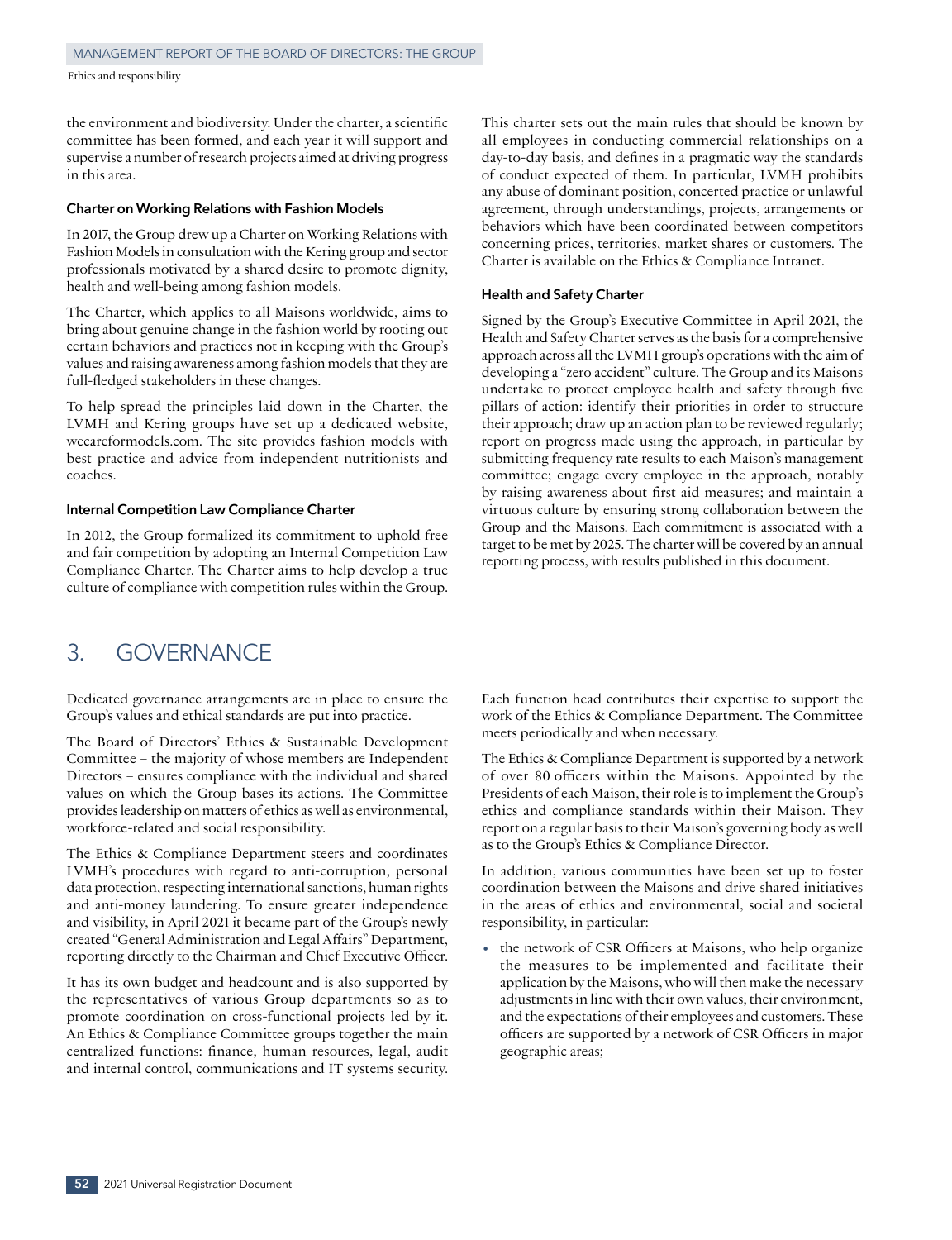- the Environment Committee, which brings together a network of Environment Officers from the Maisons. This body provides a forum for reflection and discussion about major objectives (LIFE 360 program), environmental challenges and opportunities;
- Maison representatives in charge of purchasing, certain supply chains and supplier relations, who come together at the Responsible Purchasing Committee to review priority issues, launch new initiatives and share best practices within the Group;

## 4. RISK IDENTIFICATION

The Group's activities involve exposure to various risks that are the object of regular risk management and identification, notably within the context of regulatory reforms.

A global risk analysis focused primarily on risks associated with the Group's supply chain was carried out with the assistance of Verisk Maplecroft, an external service provider specialized in analyzing political, economic, social and environmental risks. In view of the economic climate in 2021, the Maisons continued to use the analysis resulting from the work carried out in 2020. A new general risk analysis exercise will be conducted in 2022 on the basis of figures for 2021.

The approach is based on an assessment comparing external assessments of risk levels by this external service provider with the quantitative information provided internally by a number of the Group's Maisons, especially the amount of purchases by category and supplier. This work has allowed the Group to categorize its suppliers by criticality (a critical supplier is one playing a major role in a company process, i.e. any supplier that if affected by a failure, disruptions or other issues would lead to a complete or partial suspension of the Company's operations).

The exercise analyzes a wide variety of factors by geography and sector:

- Human rights: Decent pay and working hours, workplace discrimination, freedom of association and trade union membership, health and safety, forced labor, etc.
- Environment: Air quality, waste management, water stress, water quality, deforestation, climate change, risk of drought,  $CO<sub>2</sub>$  emissions indicator, etc.

• the network of Internal Control Officers led by the Audit & Internal Control Department, which coordinates the implementation of internal control and risk management systems. These officers are responsible, within the Maisons, for ensuring compliance with the Group's internal control procedures and preparing controls tailored to their business.

The analysis of all these risk factors highlights the severity of potential risks arising from the Group's activities and those of its supply chain.

With regard to the risk of corruption, the Group's Maisons have each identified and ranked risk scenarios relating to their operations within the framework of specific risk mapping exercises based on interviews with representatives of the various functions and regions. These risk maps demonstrate their "gross" and "net" risk exposure (to take account of the risk management measures in place). The results were presented to the Maisons' governing bodies and action plans have been defined to manage the risks identified.

The list of risks classified by representatives of the Group's central functions and Executive Management as "key risks" in the Statement of Non-Financial Performance in light of the Group's activities has remained unchanged this year:

- impact on ecosystems and depletion of natural resources;
- setting up and maintaining responsible supply chains;
- safeguarding health and safety at work;
- loss of key skills and expertise;
- implementation of a policy to promote employee inclusion and fulfillment;
- shortcomings in the implementation of personal data protection rules;
- shortcomings in the implementation of business practice compliance arrangements.

The updating of this risk analysis, scheduled for 2022 on the basis of 2021 purchasing data, will be done in a more precise way taking account of Regional/State indices for certain large countries such as China and the United States.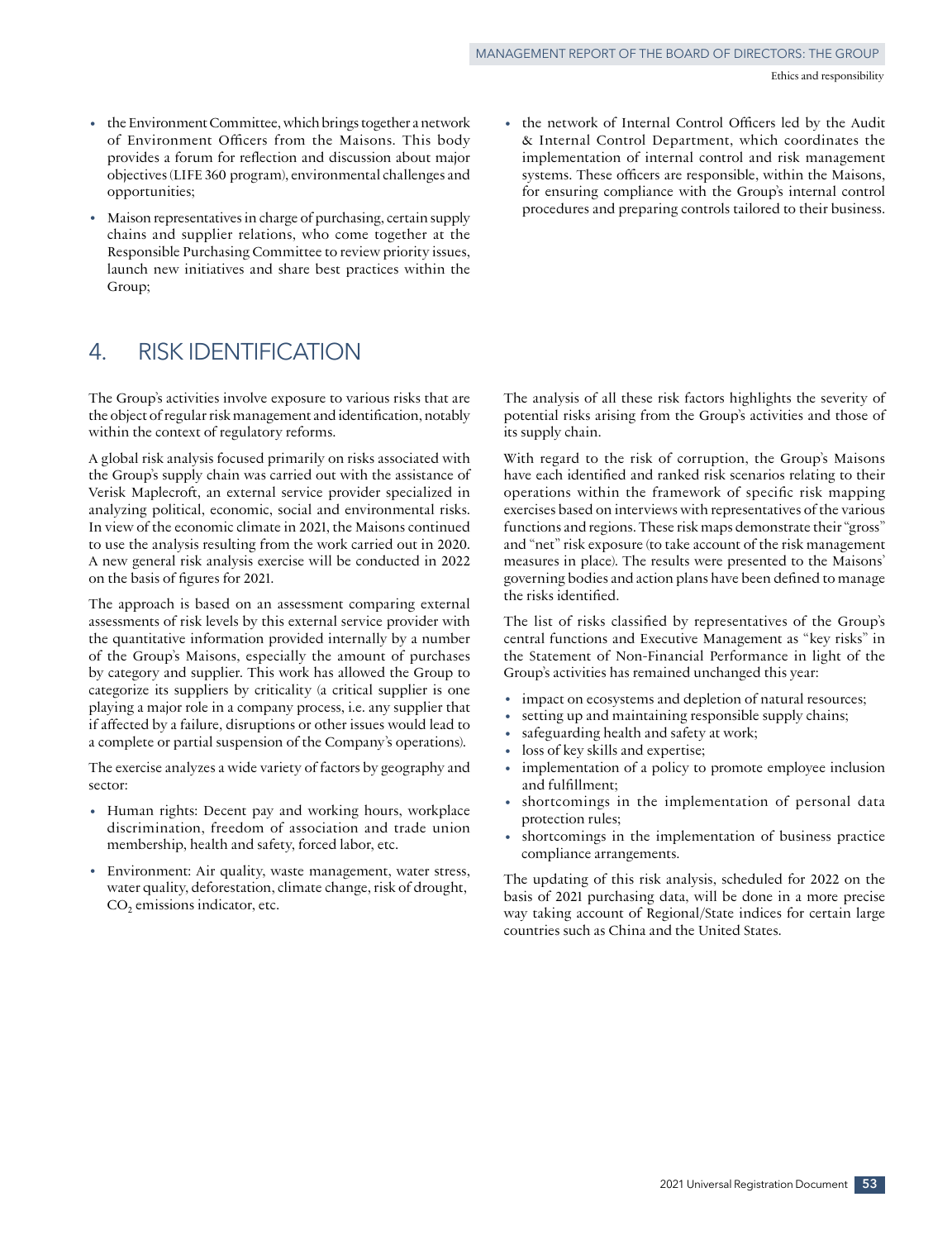## 5. RISK MANAGEMENT

In keeping with its aim of constantly improving its management of non‑financial risks, the Group has set up a system for regularly monitoring risks relating to ethical, social and environmental responsibility.

The general risk analysis exercise (described in the previous section) helps the Maisons identify which countries and types of purchases are particularly at risk with respect to human rights violations and environmental impact. This exercise is now one of the key components of the Group's Convergence program. The aim of this program is to ensure the best possible alignment between the gross risks identified by the risk‑mapping exercise and supplier audit programs as well as risk mitigation actions.

By way of example, in preparing the 2020 risk map on the basis of 2019 data, a supplier based in Madagascar was identified as presenting a very high risk in the area of human rights. An analysis of the audits carried out in 2019 and 2020 revealed that the Maisons working with this supplier had conducted three audits over the last two years, including one also covering environmental issues, which found its performance to be satisfactory in 2020. In the light of this result, a reaudit was not deemed necessary in 2021.

This information is taken into account in letters of representation concerning risk management and internal control arrangements under the "ERICA" approach, an overview of which can be found in the "Financial and operational risk management and internal control" section.

Each year, the Ethics & Compliance Department reports to the Ethics & Sustainable Development Committee of the Board of Directors on the implementation of the Group's ethics and compliance policy. The Group Ethics & Compliance Director delivered presentations to this committee on one occasion in 2021.

The policies put in place to manage the key risks identified above, together with their results, where relevant, are set out in this section. Readers are referred to the "Attracting and retaining talent" and "Environment and sustainability" sections where applicable.

## **5.1 Comprehensive program to protect ecosystems and natural resources**

Because its businesses celebrate nature at its purest and most beautiful, LVMH sees preserving the environment as a strategic imperative. The fact that this imperative is built into all the Group's activities constitutes an essential driver of its growth strategy, enabling it to respond to stakeholders' expectations and constantly stimulate innovation.

Built around nine key aspects of the Group's environmental performance, the global LIFE (LVMH Initiatives For the Environment) program provides a structure for this approach, from design through to product sale. It is presented in detail in the "Environment and sustainability" section.

## **5.2 Supplier assessment and support**

The LVMH group considers it very important that the Maisons and the Group's partners abide by a shared body of rules, practices and principles in relation to ethics, corporate social responsibility and environmental protection. The complexity of global supply chains means there is a risk of exposure to practices that run counter to these rules and values.

The Group's responsible supply chain management approach therefore aims to motivate suppliers and every link in the supply chains involved to meet ethical, social and environmental requirements.

Supporting suppliers has long been a strategic focus for LVMH, with a view to maintaining sustainable relationships based on a shared desire for excellence. The Group pursues an overarching approach aimed at ensuring that its partners adopt practices that are environmentally friendly and respect human rights.

This approach is based on a combination of the following:

• identifying priority areas, informed in particular by the non‑financial risk‑mapping exercise covering the activities of the Group and its direct suppliers by type of activity;

- site audits of our suppliers (Tier 1 and higher) to check that the Group's requirements are met on the ground, and implementation of corrective action programs in the event of compliance failures;
- supplier support and training;
- actively participating in cross-sector initiatives covering high-risk areas.

To a large extent, actions implemented address issues connected with both the environment and human rights.

#### **Identifying priority areas**

The non-financial general risk analysis exercise described under §4 helps determine which suppliers should be audited as a priority. It takes into account risks related to the country, purchasing category and amount of purchases in question.

As part of its Convergence project, the Group continued to expand its use of the EcoVadis platform in 2021. Following the completion of the risk-mapping exercise each year, the main suppliers identified as at risk may be assessed using the EcoVadis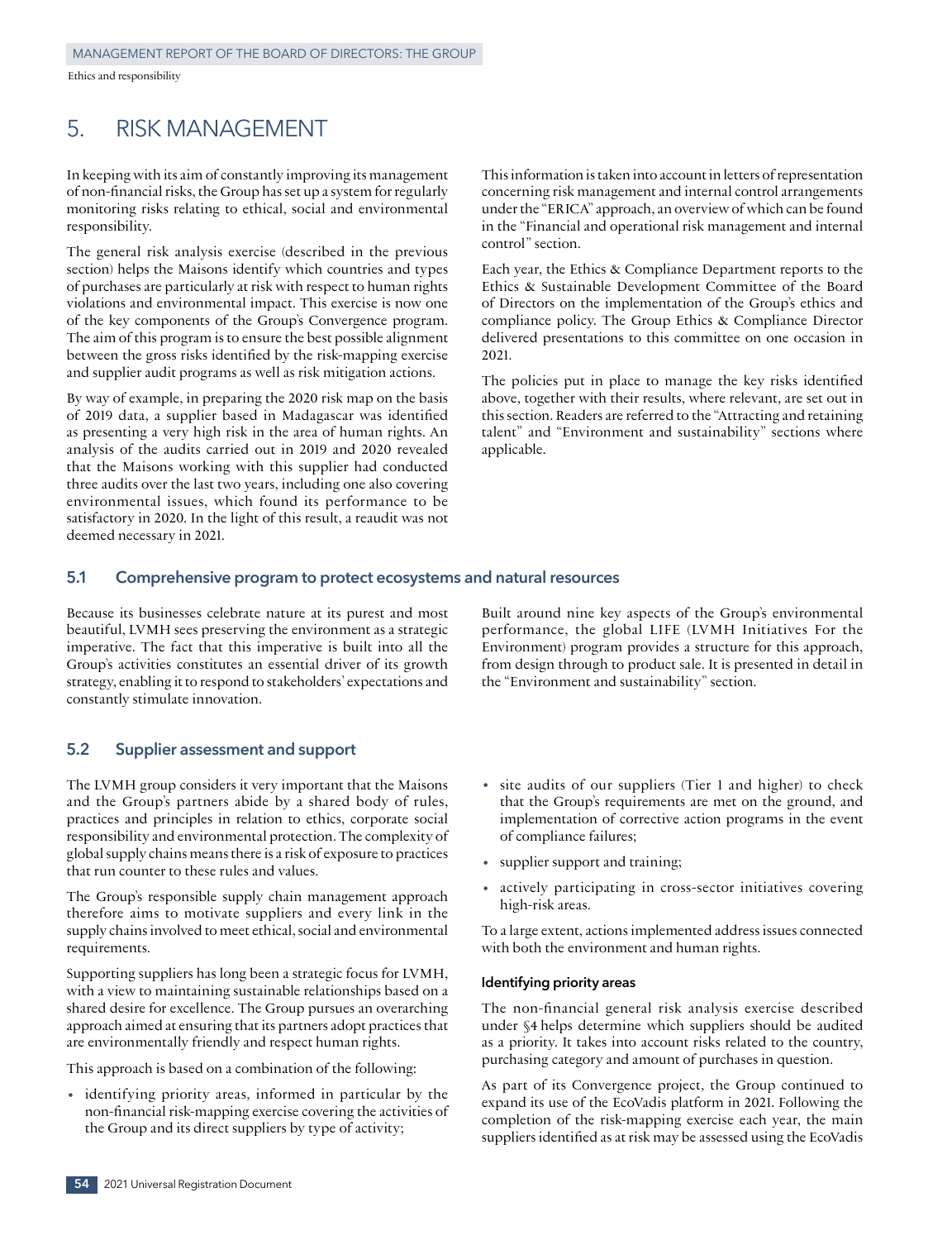methodology. This allows for the assessment of their ethical, social and environmental performance through the collection of documentary data, external intelligence and online research.

More than 1,450 suppliers were invited to join the platform in 2021. 66% of suppliers were reassessed and 72% of these improved their score. The average improvement since the first assessment is now 54 points (compared with the overall EcoVadis average of 44 points). Following on from the Group Purchasing Department, Louis Vuitton, the Perfumes and Cosmetics business group, Sephora, the Wines and Spirits business group, Bvlgari, Fendi and Loewe in 2020, several Maisons in the Fashion and Leather Goods business groups are planning to come on board in 2022.

#### **Assessment and corrective action plans**

LVMH is unique in that it undertakes much of its own manufacturing in-house, with subcontracting accounting for only a small proportion of the cost of sales. The Group is therefore able to directly ensure that working conditions are safe and human rights respected across a significant part of its production.

The Maisons apply reasonable due diligence measures and audit their suppliers – and, above Tier 1, their subcontractors – to ensure they meet the requirements laid down in the LVMH Supplier Code of Conduct.

Contracts entered into with suppliers of raw materials and product components with whom the Group maintains a direct relationship include a clause requiring them to be transparent about their supply chain by disclosing their subcontractors.

Some Maisons, such as Loewe, use preselection questionnaires.

Maisons maintain collaborative, active working relationships with direct suppliers by helping them conduct audits and draw up any corrective action plans that might be required.

The Group uses specialist independent firms to conduct these audits. In 2021, 1,512 audits (not including EcoVadis assessments) were undertaken at 1,201 suppliers and subcontractors. Thanks to a slight improvement in the health situation in the countries where production facilities are located, this figure was higher than in 2020, when 1,325 audits were carried out.

Of all the audits undertaken, 78% covered both workforce‑related aspects (health and safety, forced labor, child labor, decent pay, working hours, discrimination, freedom of association and collective bargaining, the right to strike, anti‑corruption, etc.) and environmental aspects (environmental management system, water usage and pollution, gas emissions and air pollution, management of chemicals, waste management, types of raw materials used, etc.). A total of 17% of audits covered only workforce-related aspects, and 5% only environmental aspects. There was a significant increase in the number of audits covering all social and environmental aspects thanks to the introduction of new LVMH guidelines in January 2021.

In keeping with the aim of monitoring at-risk suppliers and ensuring permanent controls on their level of compliance, around one‑quarter of the audits carried out in 2021 involved suppliers that had already been audited in previous years.

In view of the economic disruption experienced in 2020 and 2021, the figures below relate to 2019:

|                                                      | Europe | <b>North America</b> | Asia | Other |
|------------------------------------------------------|--------|----------------------|------|-------|
| Breakdown of suppliers by volume of purchases (as %) |        |                      |      |       |
| Breakdown of suppliers by number (as %)              |        |                      |      |       |
| Breakdown of audits (as %)                           | 61     |                      | 28   |       |

Some Maisons have supplemented their audits using measures to directly ask their suppliers' employees about their working conditions. These surveys help gain a clearer vision of working conditions at the sites concerned and check for problems such as forced labor or harassment, which may not be detected during audits. These fully anonymous, confidential surveys are offered through a mobile instant messaging application. In 2021, additional specific controls were introduced relating to tasks performed by people working from home.

In 2021, 5% of suppliers audited failed to meet the Group's requirements based on a four-tier performance scale that takes into account the number and severity of critical compliance failures. The majority of compliance failures identified had to do with health and safety. In such cases, the Group always works with the supplier to draw up a corrective action plan, implementation of which is monitored by the buyer responsible for the relationship within the relevant Maison. Some Maisons, such as Berluti, Fendi, Tiffany & Co. and Parfums Christian Dior, also offered personalized coaching to help suppliers correct compliance failures identified during audits.

When, in spite of the support offered by LVMH, a supplier or its subcontractors prove unwilling to make the effort required to meet the relevant requirements, the relationship is terminated. Given the increasing maturity of the suppliers for the Group's Maisons, 17 contracts were terminated in 2021 (compared with six in 2020). Similarly, one production site was not approved following unsatisfactory preliminary audits.

Following work carried out in 2020 with the aim of establishing a shared set of workforce-related audit guidelines for all the Group's Maisons, these guidelines – which also include a section concerned with the assessment of environmental and anti-corruption risks – were applied starting in January 2021.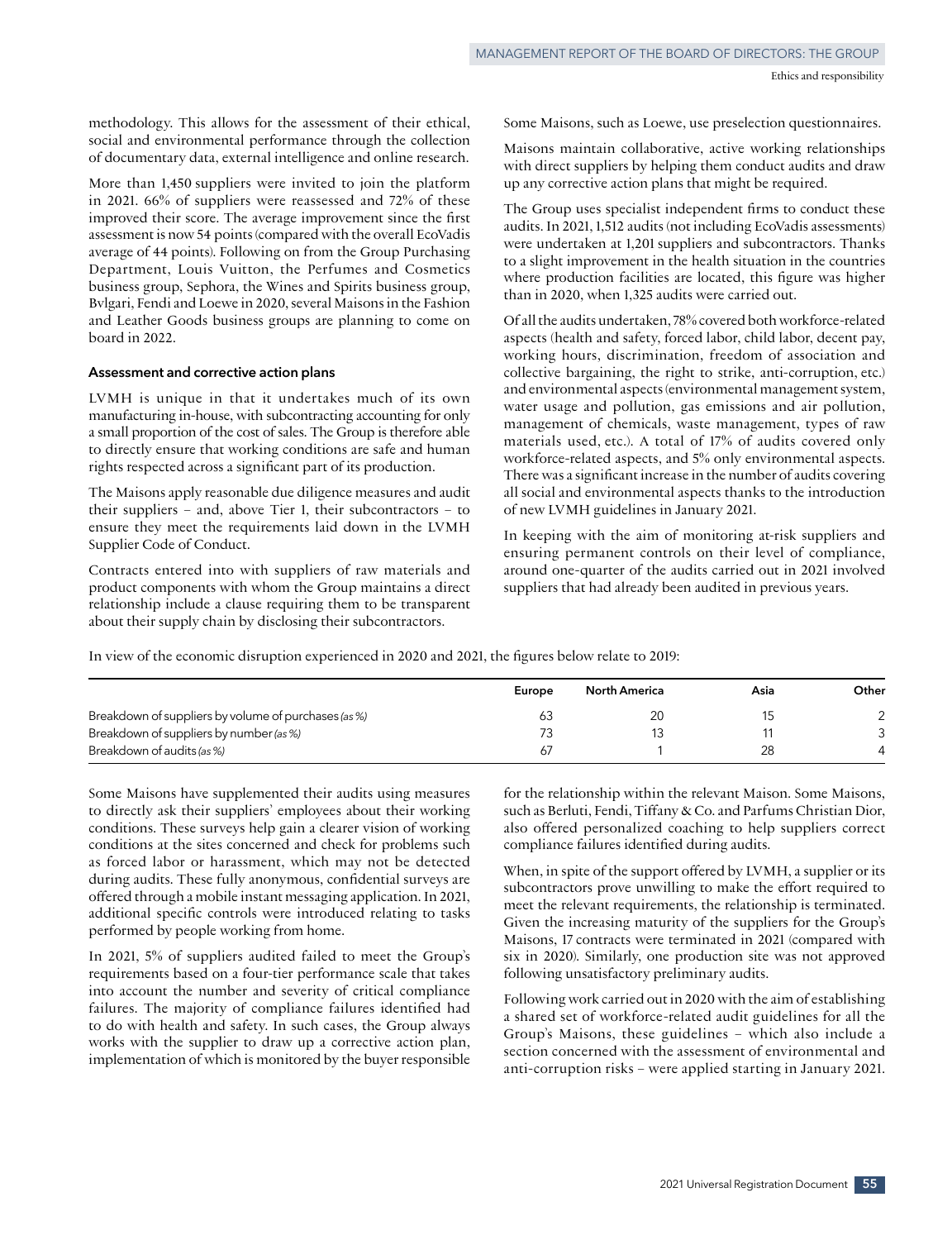#### **Supplier and buyer training**

In keeping with its aim of providing support and fostering continuous improvement, the Group regularly offers its suppliers training opportunities. For example, in 2021:

- The sixth LVMH Italia sustainable development coordination seminar was held in Milan in November, focusing on understanding and implementation of the LIFE 360 program.
- In October, seven Maisons (Acqua di Parma, Berluti, Bvlgari, Fendi, Givenchy, Loro Piana and Louis Vuitton) got together to organize an online training course for 25 managers of supplier sites based in Italy. In December, ten Maisons (Berluti, Bvlgari, Celine, Fendi, Givenchy, Loewe, Louis Vuitton, Moët Hennessy, Parfums Christian Dior and Sephora) organized an online training course for 65 managers of supplier sites based in China. Given the results of the global risk analysis and the findings of certain audits, these training sessions again focused on human rights, health and safety, the environment, and anti‑corruption.
- Throughout 2021, Berluti conducted checks on 14 suppliers to ensure that specific Covid‑19‑related protocols were implemented. A total of 45 protocols have been brought in since the start of the pandemic.

In addition to training on responsible purchasing practices held at certain Maisons in previous years, the decision was made in 2021 to create an LVMH-wide training program on this subject. Delivery of this training program, developed with the support of consulting firm Des Enjeux et Des Hommes, will begin in 2022.

#### **Participation in multi‑party initiatives covering high‑risk areas**

In addition to its actions aimed at direct suppliers, LVMH takes part in initiatives intended to improve visibility along supply chains and throughout subcontractor networks, to ensure that it can best assess and support all stakeholders.

Working groups have been put in place and targeted programs rolled out to address issues specific to the Group's individual business groups. To maximize efficiency and optimize influence over subcontractors' practices, preference is generally given to sector-specific initiatives covering multiple purchasing entities.

For Maisons in the Watches and Jewelry business group, the mining sector, which is highly fragmented and relies substantially on the informal economy, carries significant risks to human rights. As such, the Maisons have formally committed under the LIFE 360 program to ensuring that all gold supplies are certified by the Responsible Jewellery Council (RJC).

Alongside suppliers and other pioneering competitors, LVMH also participates in the Coloured Gemstones Working Group (CGWG) run by sustainable development consultancy The Dragonfly Initiative, aimed at optimizing oversight of supply arrangements for colored gemstones. In 2020, a shared platform for the CGWG's member companies was created and made available to the Maisons. Tiffany & Co.'s diamond supply policy goes beyond the obligations of the Kimberley Process (which defines "conflict‑free" diamonds), and requires its suppliers to comply with the Diamond Source Warranty Protocol.

Maisons in the Perfumes and Cosmetics business group have signed up for the Responsible Beauty Initiative run by EcoVadis, working with major sector players to develop action plans in response to business‑specific issues. The business group is also involved in the Responsible Mica Initiative, which aims to pool sector stakeholders' resources to ensure acceptable working conditions in the sector by 2022. Work to map Indian mica supply chains began in 2015, followed by a program of audits down to the individual mine level. Over 80% of the supply chain has been covered to date.

The business group also joined Action for Sustainable Derivatives (ASD), a collaborative initiative jointly managed and overseen by BSR and Transitions. ASD brings together large companies in the cosmetics sector and the oleochemical industry to achieve their shared goal of improving traceability, working conditions and practices throughout the entire palm derivatives supply chain.

For Maisons in the Fashion and Leather Goods business group, specific traceability requirements applicable to the leather and cotton sectors have been incorporated into the LIFE 360 program. Leather traceability is taken into account via the score resulting from audits of the Leather Working Group standard. A leather coordination seminar attended by 30 participants was held in November 2021 in Florence at one of the tanneries supplying LVMH's Maisons. Targets for the certification of raw materials like cotton and leather were set as part of the LIFE 360 program; the results are presented in the "Environment and sustainability" section, §3.2 "Key achievements in 2021: Biodiversity".

For all Maisons, particular attention is paid to purchases of packaging materials due to fragmentation of production processes in this sector. Specific tools are used to assess and improve the environmental performance of packaging.

In 2021, LVMH appointed a team to draw up a fair wage policy to be applied both internally and externally, whose principles will be announced in the first quarter of 2022.

For several years, LVMH has taken part in Utthan, an embroidery industry initiative bringing together major luxury brands. This initiative aims to empower artisans in Mumbai's hand embroidery cluster, where many of the embroiderers partnering with the Maisons are based, and help them gain recognition for their skills. The initiative also includes an on‑site training program for embroiderers. Audit guidelines and levels of compliance were reviewed and simplified in 2021, and updated to be brought in line with new regulations in India.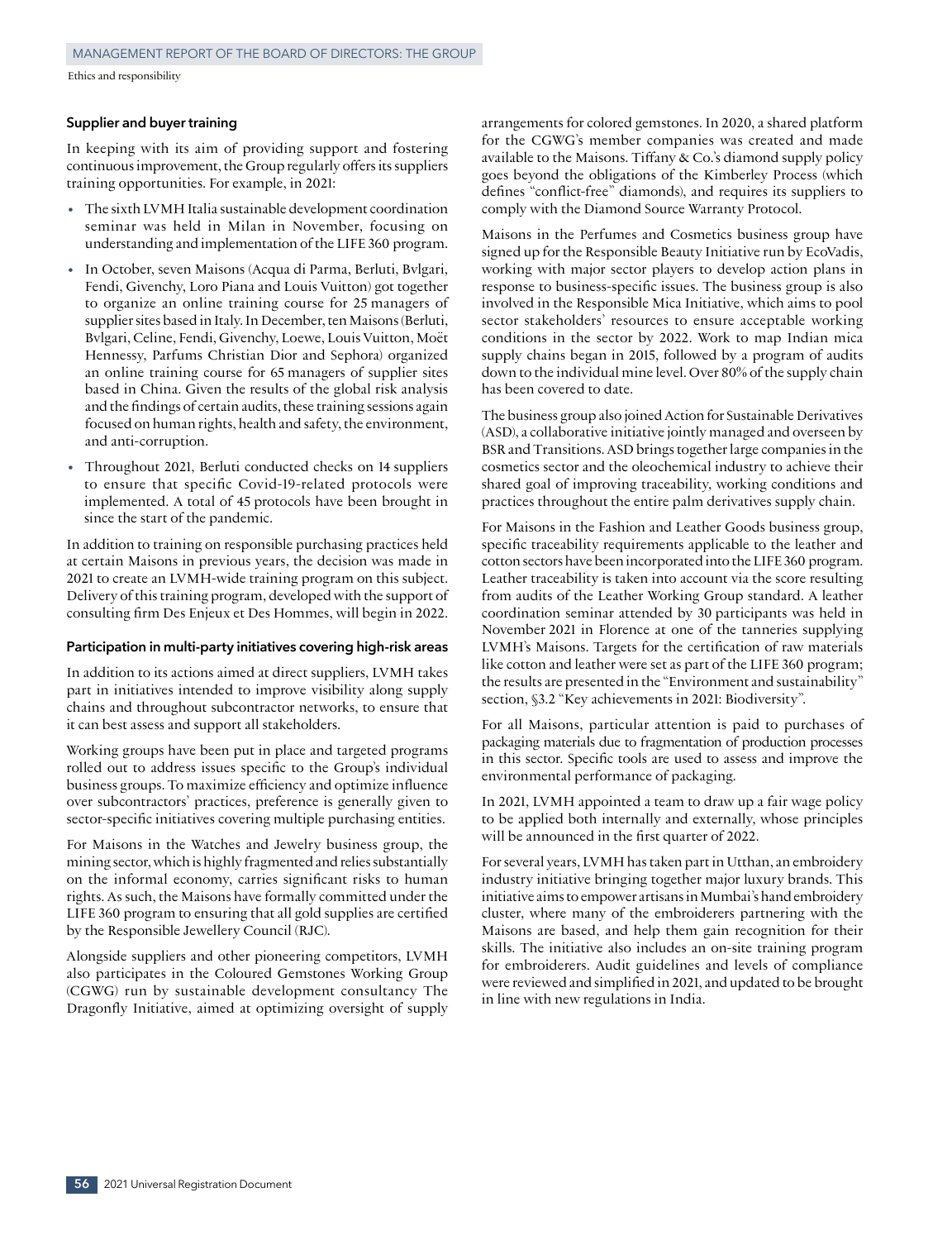## **5.3 Unrelenting focus on quality and safety**

LVMH is continuously looking to offer products of the highest quality, through research and innovation and high standards in the selection of materials and the implementation of expertise in its activities. The Group is motivated by a constant desire to protect the health and safety of its stakeholders.

As regards its own employees, LVMH pursues a health, safety and well-being policy that is set out in the "Attracting and retaining talent" section.

As regards its suppliers' employees, the assessment criteria used in workforce audits of suppliers at Tier 1 and above include aspects related to health and safety (see §5.2).

As regards its customers, the Group is particularly attentive to two key issues: prudent use of chemical compounds in production processes and promoting responsible consumption of wines and spirits.

#### **Prudent use of chemical compounds in production processes**

LVMH is committed to safeguarding against risks inherent in the use of chemical compounds, and complies with regulations, industry group recommendations and opinions issued by scientific committees in this field. The Group is constantly seeking to anticipate changes in this area, drawing on its employees' expertise to produce only the safest products.

The Group's experts regularly take part in working groups set up by domestic and European authorities and play a very active role within industry groups. Their ongoing monitoring of changes in scientific knowledge and regulations has regularly led LVMH to prohibit the use of certain substances and make efforts to reformulate some of its products.

The Group's Maisons have customer relations departments that analyze customer complaints, including those relating to adverse effects.

The Perfumes and Cosmetics business group has a dedicated team of specialists who provide the Maisons with access to a European network of healthcare professionals able to quickly respond to help consumers experiencing side effects. Such post-market surveillance makes it possible to explore new avenues of research and constantly improve the quality and tolerance with respect to the Group's products. The Maisons in this business group comply with the most stringent international safety laws, including the EU regulation on cosmetic products. Their products must meet very strict internal requirements covering development, quality, traceability and safety.

Maisons in the Fashion and Leather Goods, and Watches and Jewelry business groups abide by the LVMH Restricted Substances List, an in‑house standard that prohibits or restricts the use of certain substances in products placed on the market, as well as their use by suppliers. This standard, which applies to all raw materials used by the Maisons, goes beyond global regulatory requirements and is regularly updated in response to ongoing monitoring of scientific developments. In 2019, LVMH joined the ZDHC (Zero Discharge of Hazardous Chemicals) trade association, which aims to promote best practices concerning the use of dangerous substances and the quality of discharged wastewater at textile and leather manufacturing sites. In 2021, the Group and the Fashion and Leather Goods Maisons worked on rolling out the program and set targets for 2023, as described in §3.2.3 "Protecting water resources" in the "Environment and sustainability" section.

To help suppliers eliminate the substances on this list, the Group's Environment Department has produced specific technical guides suggesting alternatives. Training is regularly offered on this subject.

Another in‑house tool, the LVMH Testing Program, reinforces the control system of Maisons in the Fashion and Leather Goods business group, allowing them to test the highest‑risk substances for different materials at nine partner laboratories.

#### **Moët Hennessy: An ambassador for responsible consumption of wines and spirits**

The Group's Wines and Spirits Maisons promote the art of enjoyment of their drinks and invite their consumers to learn about their heritage and expertise. They are also fully aware that their main responsibility to society is to prevent risks relating to harmful use of alcohol.

Moët Hennessy has made a commitment to promote moderate consumption and responsible choices with regard to alcohol among its employees and consumers.

The Maisons need to help consumers who are old enough to consume the Group's products to make responsible choices when drinking, such as deciding whether to drink or not, choosing when to drink and how much to drink.

The Group is committed to raising awareness and educating its consumers, customers and employees about risky behaviors such as excessive alcohol consumption or driving under the influence is a priority.

Some people should not consume alcohol at all. Moët Hennessy has adopted a firm stance against alcohol consumption amongst minors and also believes that pregnant women should be better informed about the risks of alcohol consumption for their child.

Moët Hennessy fully supports the World Health Organization's goal of reducing harmful use of alcohol by 10% worldwide by 2025.

In October 2021, Moët Hennessy joined the IARD (International Alliance for Responsible Drinking), a group bringing together leading names from the beers, wines and spirits industry, dedicated to promoting responsible consumption. Moët Hennessy is committed to respecting the standards set by the IARD in its digital marketing practices, in the information shared with consumers – particularly in its product labeling – and on its e‑commerce sites, and to working with the profession as a whole to take the concept of responsible consumption even further.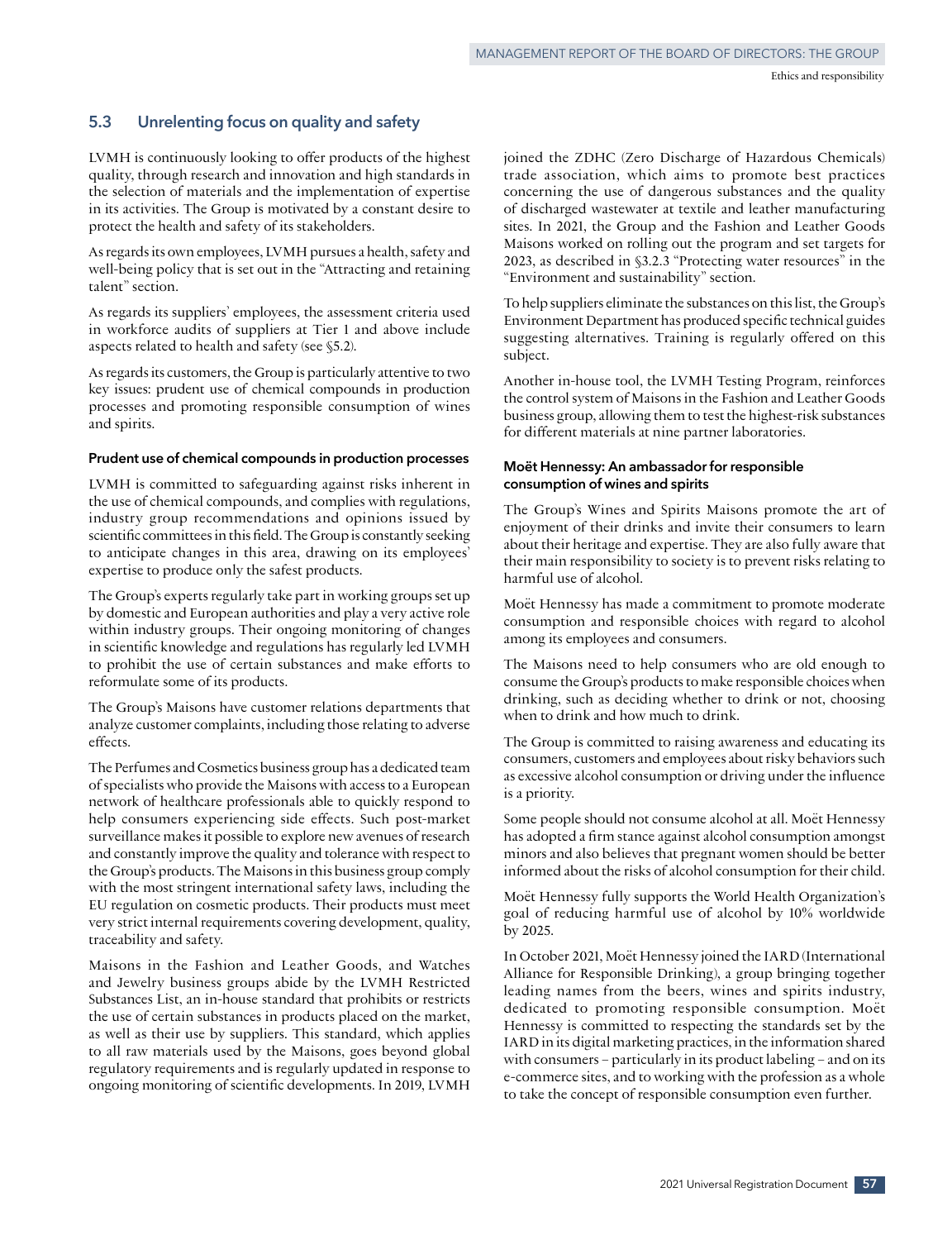Action plans will be rolled out between 2021 and 2025 and will be based on prior commitments.

For example, Moët Hennessy developed a Responsible Marketing & Communications Code more than 15 years ago. This code has been regularly updated and recently incorporated the International Alliance for Responsible Drinking's digital principles and principles for digital influencers. Marketing teams are trained on the basis of this code, which is also systematically shared with external agencies. In addition, Moët Hennessy is a member of the World Federation of Advertisers' Responsible Marketing Pact, an industry standard setting out practices to prevent exposing minors to alcohol marketing.

Moët Hennessy's company culture is based on moderation and responsible enjoyment of its products. Its employees are responsible and exemplary ambassadors of this.

## **5.4 Ongoing efforts to attract and support talent**

The pursuit of LVMH's strategy of growth, international expansion and digitalization relies on the Group's ability to identify talented individuals with the skills it needs and attract them in a highly competitive environment. In particular, the highly specific and demanding nature of the luxury goods industry means the Group must recruit staff with outstanding craftsmanship. Promoting the Group's business lines, passing on skills and

Moët Hennessy is aware of the need to raise awareness within the Company about responsible consumption and has developed specific training programs for employees, as well as individual instructions for events held within the Maisons and on the markets.

Moët Hennessy is involved in industry‑level initiatives and is an ambassador of the "Wine in Moderation – Art de Vivre" international program, bringing together members of the wine industry from all over the world to convey a message of social and societal responsibility.

On a local level, Moët Hennessy also supports national industry initiatives to promote responsible consumption such as Responsibility.org in the United States, Prevention & Moderation in France, and other initiatives around the world.

training the designers and craftspeople of the future are therefore key issues for LVMH.

This is why innovative recruitment initiatives, academic partnerships and professional education programs are key components of the Group's human resources policy, detailed in the "Attracting and retaining talent" section.

## **5.5 Constant focus on employee inclusion and fulfillment**

LVMH is constantly seeking to create conditions that enable its employees to realize their full potential and succeed within the business. At a time of shifting career expectations, it is vitally important to foster employees' aspirations and their fulfillment and to promote diversity.

## **5.6 Integrity in business**

LVMH requires its employees and partners to conduct their work with exemplary integrity.

Any lapse in prevention and detection in its operations, or any practices contrary to applicable regulations, may bring serious harm to LVMH's reputation, cause disruptions in its business activities, and, in certain cases, expose the Group to various types of administrative and judicial penalties (such as fines, withdrawals of authorizations or lawsuits filed against employees or senior executives).

Due to their extraterritorial aspects, laws relating to the prevention of bribery and other forms of financial crime as well as policies regarding international sanctions are giving rise to enforcement actions and the announcement of judicial and financial penalties. This is why workplace well-being, career guidance, reducing gender inequality, promoting employment for people with disabilities and retaining older employees are all priorities within the Group's human resources policy, detailed in the "Attracting and retaining talent" section.

The Group's senior executives may be held personally liable for any breach of their obligation to put in place adequate prevention and detection measures, possibly even in the absence of any noted illicit activity.

Given the global reach of its business, LVMH has operations in many countries around the world, including countries with a level of maturity in business ethics deemed unsatisfactory by leading international rankings.

The Group pays taxes in the countries and regions where it operates, and endeavors to fully comply with all its tax obligations. The risk management measures taken in connection with its tax policy are described in §1.3.2 of the "Financial and operational risk management and internal control" section.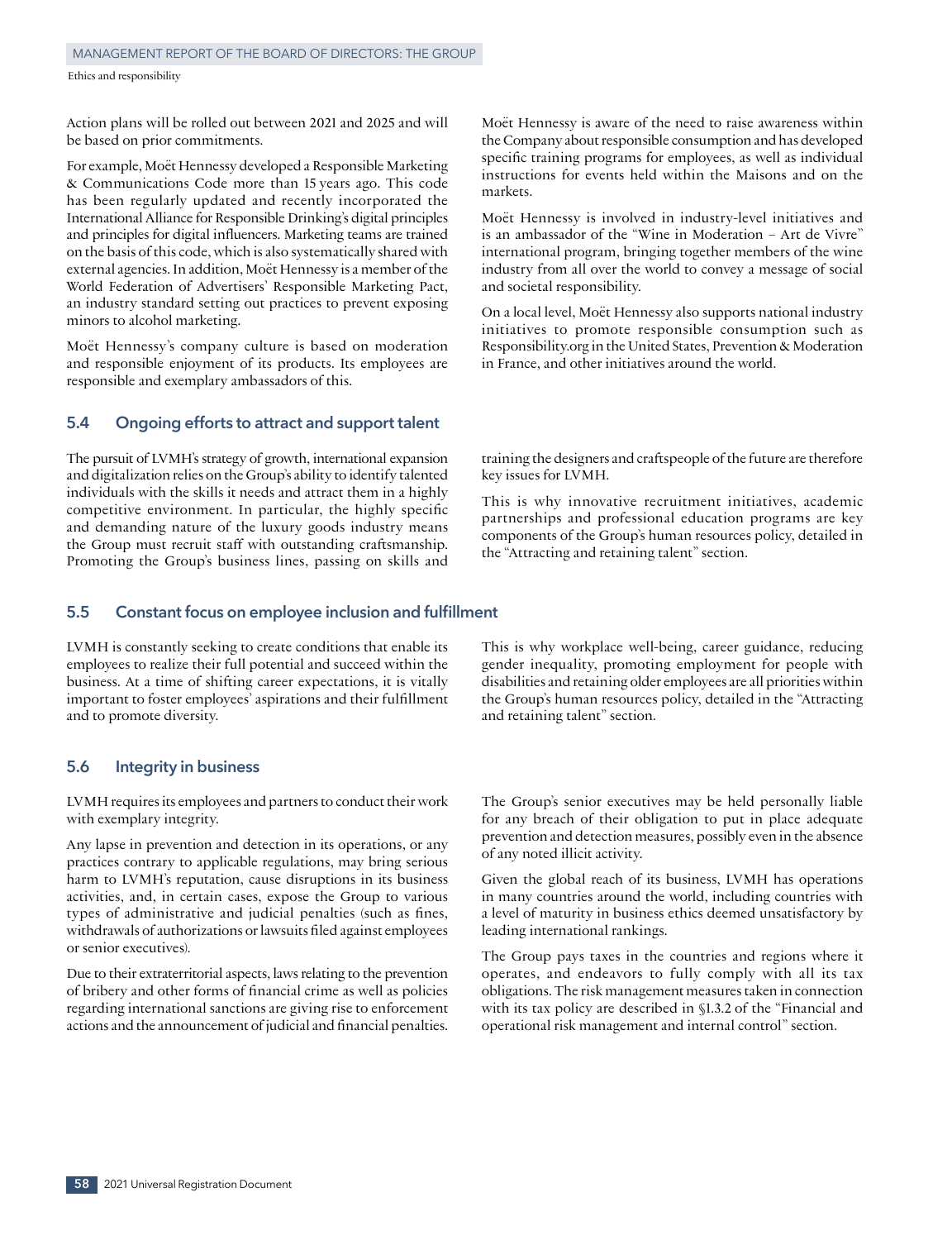Due to the nature of its business model, the Group does not enter into any significant contracts with governments. Consequently, it is not exposed to the corruption risks associated with public procurement procedures.

However, LVMH's business activities involve contacts with government agencies, including for the granting of various authorizations and permits. Similarly, out of a willingness to discuss and cooperate with authorities and decision‑makers, LVMH contributes to public debate in countries where to do so is authorized and relevant. The Group's contributions in the public space always abide by the laws and regulations applicable to the institutions and organizations in question, and LVMH is registered as an interest representative where its activities so require.

Furthermore, the Group may be exposed, in the same way as any other private company, to the risk of corruption in its dealings with private business partners.

Risk-mapping exercises (described in §4 "Risk identification") were carried out at the level of the Group's headquarters and the Maisons to identify and prioritize these risks.

Given the diversity of the LVMH ecosystem and its decentralized organizational model, Maisons have developed their own tools and policies adapted to their specific business contexts. At a central level, the Ethics & Compliance Department develops and coordinates the rollout of cross-departmental initiatives to strengthen compliance programs already in place within the Group and ensure their consistency.

Communications, awareness and training efforts aiming to improve employee vigilance are implemented, as well as the sharing of experiences with these subjects within the Group. Common rules, procedures and tools are also in place to facilitate day‑to‑day detection and prevention of prohibited conduct by operational staff.

### **Communications, awareness, training and intra-Group experience sharing**

Serving as the central information resource for the Group's ethics and compliance policy, the LVMH Ethics & Compliance Intranet provides access for all employees to a set of documents, tools and information relating to business ethics.

Specific information is provided by the relevant human resources departments to newly hired employees concerning the Code of Conduct and the whistleblowing system. Information on the Code of Conduct and the whistleblowing system is also shared on the Group's website. An online training tool, available to all employees on the Ethics & Compliance Intranet, is designed to help them understand and better assimilate the rules, practices and values presented in the LVMH Code of Conduct. This module is already available in around ten languages.

The Group's Maisons have access to a set of documentary resources (summary reports, examples of best practices, awareness videos, guides, etc.) that is updated on a regular basis by the Group's Ethics & Compliance Department.

Since 2019, each Maison has reported to the Group's Ethics & Compliance Department on progress made on its compliance program via a detailed reporting questionnaire.

Various training and awareness initiatives are carried out with central functions and at the Maisons. The following initiatives in 2021 are some examples:

- the Group's Ethics & Compliance Department organized a number of anti-corruption training webinars that were attended by over 450 head office staff;
- Parfums Christian Dior took steps to raise awareness among its senior managers about preventing corruption, organizing face-to-face small group interactive training sessions;
- TAG Heuer launched a business ethics training program via an e‑learning app. This training, mandatory for all employees worldwide, covers the fight against corruption, the prevention of conflicts of interest and requirements linked to industry initiatives to which the Maison has signed up (Kimberley Process, Responsible Jewellery Council);
- Sephora China restated the ethics and compliance requirements incumbent on its business partners during its Landlord Day and Brand Day events, which attracted over 500 participants;
- Perfumes Loewe produced a video in which its Executive Committee members present the Group's Code of Conduct and guidelines. Special attention was paid to conflicts of interest, and gifts and entertainment practices (a mobile app for recording gifts and entertainment was launched).

In addition to the training and awareness initiatives implemented by the Group and its Maisons, the Group has also developed a specific 45-minute online anti-corruption training module, which is available to all Maisons and serves as a common core that supplements existing training materials. Since it was launched in late 2018, the module has been completed by several thousand employees throughout the Group. This module has been translated into six more languages to expand employee awareness of its content, and more than 11,000 of them successfully completed this training in 2021.

Specifically, this module:

- reiterates LVMH's zero-tolerance policy on corruption;
- expresses the Group Chairman and Chief Executive Officer and Group Managing Director's commitment to promoting exemplary, responsible behavior;
- defines and illustrates the notions of corruption and influence‑peddling;
- provides an overview of the policies, governance and tools involved in the Group's anti‑corruption compliance program;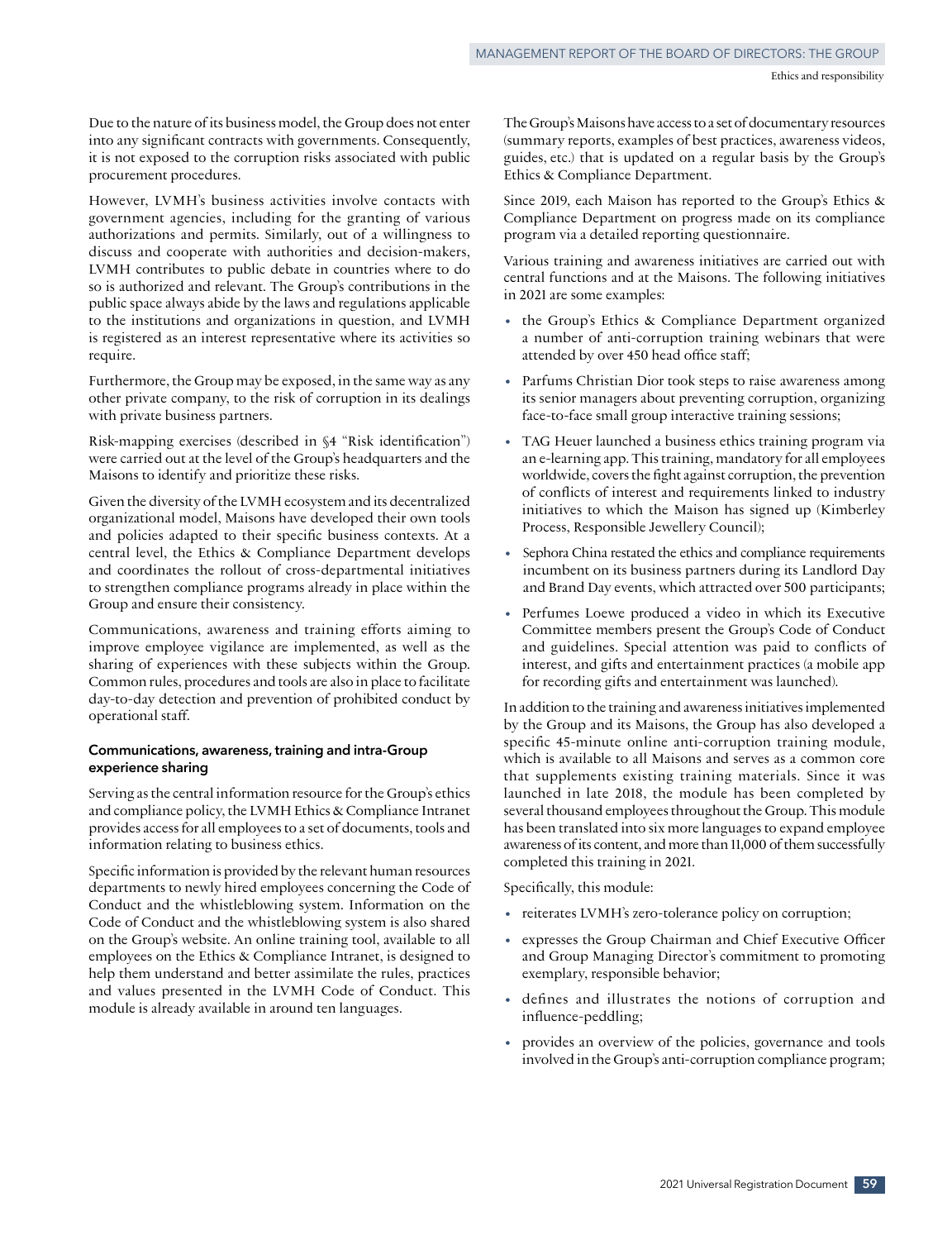- illustrates the negative consequences of corruption on civil society and companies;
- provides information on anti‑corruption laws in force around the world and obligations for businesses in combating corruption;
- introduces the concept of due diligence on third parties to combat corruption and the main items to check;
- includes a number of case studies and questionnaires to ensure that employees have fully understood the key concepts involved.

On December17, 2021, the President of the Paris Judicial Tribunal approved the Judicial Public Interest Agreement (CJIP, *convention judiciaire d'intérêt public*) proposed to LVMH, under the terms of which the Group agreed to pay a public interest fine of 10 million euros.

#### **Rules, procedures and tools**

The LVMH Code of Conduct defines and illustrates prohibited behaviors, in particular those that may constitute corruption or influence-peddling. It reaffirms the Group's zero-tolerance stance on this issue.

In addition to the LVMH Code of Conduct, the Group has internal guidelines, a set of documents that apply to all entities, intended to be used as a reference guide to help employees adopt appropriate behaviors in various areas to do with business ethics. In particular, these principles cover the following:

- preventing corruption and influence-peddling, including basic definitions of these concepts and information about how to identify various suspicious behaviors against which staff should be on their guard;
- mandatory rules on gifts and entertainment;
- preventing money laundering, including information on cash payment limits and formalities for reporting large payments;
- rules for preventing, reporting and resolving conflicts of interest; in this regard, an annual conflict of interest reporting campaign is undertaken within the governing bodies of the Group and the Maisons;
- use of assets belonging to the Group and the Maisons, including the fact that such assets are made available only for a temporary period and the requirement that they be used in a professional and conscientious manner;
- loans of clothes and accessories by Maisons to employees or individuals outside the Group;
- Group policy on travel and security, which includes rules on authorization of travel and payment of travel expenses.

These internal guidelines help employees recognize risky situations and act responsibly and appropriately, by drawing their attention

to a number of key points to watch out for. It includes a number of everyday examples to illustrate how to react in risky situations.

These guidelines provide a common core that can be adjusted to fit each entity's specific situation.

In addition to these Group‑level reference frameworks, the Maisons have adopted their own rules and communication channels. Christian Dior Couture, for example, launched a compliance portal for its operations in France during the year. Its features include the ability for each employee to confirm they are familiar with internal policies and to report online any conflict of interest with which they are faced.

LVMH's internal control framework includes a set of minimum requirements for ethics and compliance, which are checked through self‑assessments and audits at the Group's various entities (as described in the "Financial and operational risk management and internal control" section).

These requirements notably include the anti-corruption assessment of third parties, in accordance with a risk-based approach. A summary document in a question‑and‑answer format was made available to the Maisons via the Ethics & Compliance Intranet. A tool has been rolled out at the holding company and certain Group Maisons to automate a portion of the assessment and risk management work, by way of a platform allowing for the analysis of questionnaires and continuous checks of various monitoring lists.

In addition to the usual existing communication and warning channels within the Group and the Maisons, LVMH has set up a centralized whistleblowing system (https://alertline.lvmh. com), available in around ten languages to all the Group's Maisons, to collect and process reports from any employee or outside stakeholder concerning infringements or serious risks of infringement of laws, regulations, the provisions of the LVMH Code of Conduct and other principles, guidelines and internal policies.

The system includes coverage of the following behaviors:

- corruption and influence-peddling;
- money laundering, fraud and falsification of accounting records;
- embezzlement;
- anti-competitive practices;
- data protection breaches;
- discrimination, harassment, violence and threatening behavior;
- infringements of workers' rights and labor law, illegal employment;
- infringements of occupational health and safety regulations;
- violation of environmental protection laws.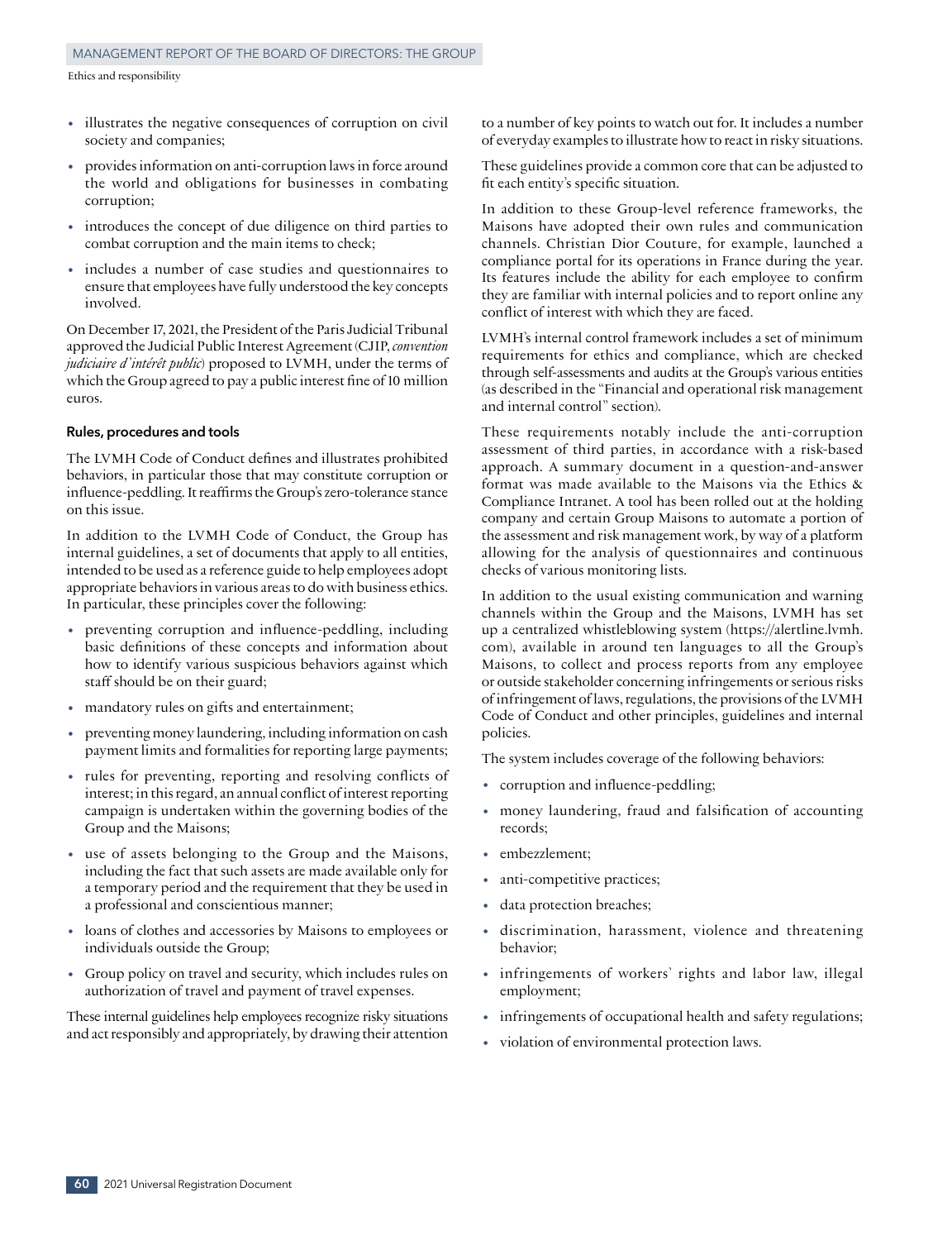Alerts handled through dedicated whistleblowing systems can be used to help improve risk identification and prevention procedures, as part of a continuous improvement approach.

The Group's whistleblowing system gave rise to 252 reports in respect of fiscal year 2021. Most of these reports related to human resources matters.

## **5.7 Responsible management of personal data**

In order to offer their customers exceptional products and experiences that meet their expectations, the LVMH group's Maisons must have access to high-quality customer data, and are committed to ensuring that all data collected is kept secure.

In an era of innovation for the LVMH group – which is moving ahead with an ambitious digital strategy, resolutely focused on its customers and their aspirations – every Maison in the LVMH group takes steps to comply with the regulations applicable to personal data, including the General Data Protection Regulation (GDPR).

Ensuring full compliance with personal data protection regulation requires adequate governance arrangements to be implemented within the LVMH group. Accordingly, each Group Maison has appointed a Data Protection Officer (DPO) to ensure that its operations are compliant, with support from the legal and cybersecurity departments and in close cooperation with staff in a range of roles (including IT, digital, marketing and HR).

This also means building and promoting a personal data protection culture that permeates all the Group's business lines and activities as well as taking into account technical and methodological developments. To this end, LVMH and its Maisons regularly hold in-person and/or e-learning training and awareness sessions on personal data protection‑related issues. The privacy policies for customers and employees of the LVMH group's Maisons were updated to inform these individuals of their rights and obligations regarding personal data, pursuant to the principle of transparency required by the GDPR.

A strict cybersecurity policy is also applied within the Group to ensure a fresh customer experience without compromising on data security, privacy, integrity or availability requirements. Under this policy, LVMH and its Maisons monitor not only the security of their own information systems but assess the security levels of the products and services offered by the third‑party providers used by LVMH and its Maisons. Providers that have access to LVMH and/or its Maisons' data are assessed to ensure that the technical and organizational measures they have implemented provide a level of security that is sufficient and well suited to their work. Specific cybersecurity incident prevention, detection and response policies are also applied within the Group.

If employees fail to abide by rules laid down in the Code of Conduct, the guiding principles or, more generally, the Rules of Procedure (or equivalent document) of their employing Maison, the Group will take appropriate steps to put an end to the infringement in question, including appropriate disciplinary sanctions proportionate to the severity of the infringement, in accordance with the provisions of the Rules of Procedure (or equivalent document) and applicable laws and regulations.

As a general rule, projects carried out by LVMH and/or its Maisons must complete a study covering any personal data protection and security-related issues (Security and Privacy by Design). They must ensure that only personal data that is necessary for the project's purposes is actually collected and processed (Privacy by Default) and that any data protection‑related impact analyses that need to be carried out have been identified. From a data security standpoint, a risk analysis is carried out and an action plan drawn up incorporating technical, organizational and contractual measures to address the risks identified.

To ensure a consistent, effective approach, a data protection policy is proposed to all Maisons in order to provide them with a common framework of rules and recommendations, helping ensure that appropriate measures are taken to protect personal data within the LVMH group, in compliance with applicable regulations.

This policy defines a Group compliance program on personal data protection, aimed at putting in place clear and transparent governance arrangements to manage issues concerning data protection, together with a range of common directives, bodies and processes. Sample data processing records, impact analyses, privacy notices, security questionnaires and personal data clauses to be added to contracts signed with subcontractors who process personal data are also provided to the Maisons by the Group, which each Maison then adapts to its own context.

The LVMH group also has Binding Corporate Rules (BCR) approved by France's Commission Nationale de l'Informatique et des Libertés (CNIL), which govern international transfers within the LVMH group of the personal data of employees and job candidates.

An annual audit and assessment campaign is run as part of internal control or the Maisons' internal audit work, in order to assess compliance with their personal data protection obligations.

Lastly, communities to share experience and exchange ideas – made up of the DPOs and their local representatives as well as the heads of security and legal directors of the Group's Maisons – meet regularly to discuss shared issues related to personal data protection, with the goal of continuously improving practices in this area.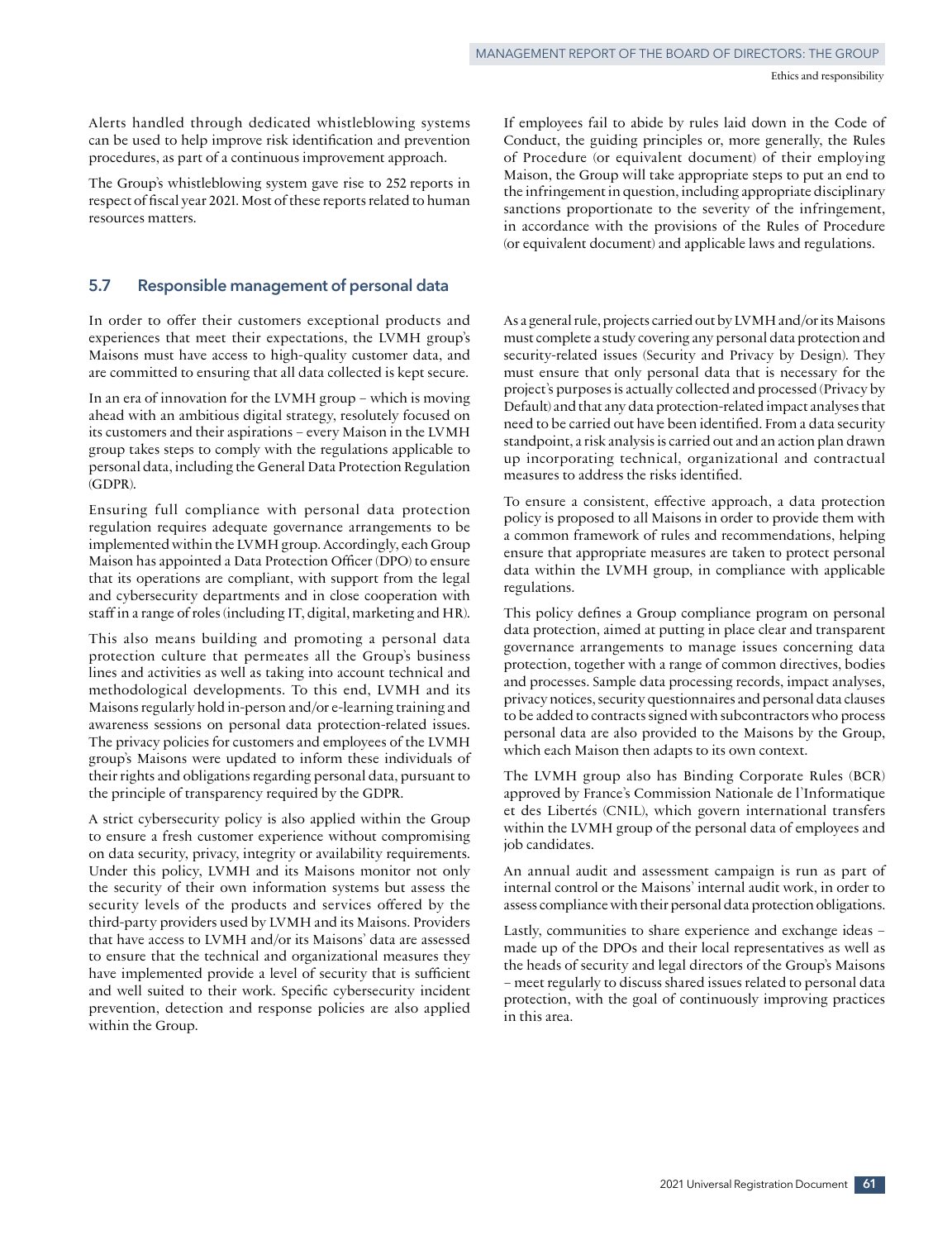## 6. INDEPENDENT VERIFIER'S REPORT ON THE CONSOLIDATED STATEMENT OF NON-FINANCIAL PERFORMANCE

To the Shareholders' Meeting,

In our capacity as an Independent Verifier accredited by COFRAC (Accreditation No. 3‑1681; scope of accreditation available at www. cofrac.fr) and belonging to the network of a Statutory Auditor of your Company (hereinafter "entity"), we hereby present our report on the consolidated statement of non-financial performance for the fiscal year ended December 31, 2021 (hereinafter "Statement"), as set out in the Management Report pursuant to the provisions laid down in Articles L. 225‑102‑1, R. 225‑105 and R. 225‑105‑1 of the French Commercial Code.

## **1. Responsibility of the entity**

It is the Board of Directors' responsibility to prepare a Statement compliant with legal and regulatory requirements, including an overview of the business model, a description of key non‑financial risks and an overview of the policies adopted in light of those risks, together with the results of those policies, including key performance indicators.

The Statement was prepared by applying the entity's procedures (hereinafter "Guidelines"), the significant components of which are set out in the Statement and are available on request from your Group's Environment and Human Resources Departments.

## **2. Independence and quality control**

Our independence is defined by the provisions of Article L. 822‑11‑3 of the French Commercial Code and the code of ethics of our profession. In addition, we have implemented a quality control system, including documented policies and procedures designed to ensure compliance with applicable laws and regulations, ethical standards and professional guidelines.

## **3. Responsibility of the Independent Verifier**

It is our responsibility, on the basis of our work, to express a reasoned opinion reflecting a limited assurance conclusion that:

- the Statement complies with the requirements laid down in Article R. 225-105 of the French Commercial Code;
- the information provided is fairly presented in accordance with Point 3 of Sections I and II of Article R. 225-105 of the French Commercial Code, namely the results of policies, including key performance indicators, and actions in relation to key risks, hereinafter "Information".

It is also our responsibility to express, at the entity's request and outside the scope of our accreditation, a conclusion of reasonable assurance that the information selected by the entity and identified by the symbol  $\checkmark$  in Appendix 1 (hereinafter "Selected Environmental and Social Information") was prepared, in all material respects, in accordance with the Guidelines.

It is not our responsibility, however, to express an opinion on whether the entity complies with other applicable legal and regulatory provisions, notably concerning the vigilance plan and the prevention of corruption and tax evasion, or whether products and services comply with applicable regulations.

## **Reasoned opinion on the compliance and fair presentation of the Statement**

## **Nature and scope of work**

The work described below was carried out in accordance with the provisions of Articles A. 225‑1 *et seq.* of the French Commercial Code, the professional guidelines of the French National Institute of Statutory Auditors *(Compagnie Nationale des Commissaires aux Comptes)*  applicable to this engagement, and ISAE 3000:

- we familiarized ourselves with the business of all entities falling within the scope of consolidation and the key risks;
- we assessed the suitability of the Guidelines in terms of their relevance, completeness, reliability, objectivity and comprehensible nature, taking the sector's best practices into consideration, where applicable;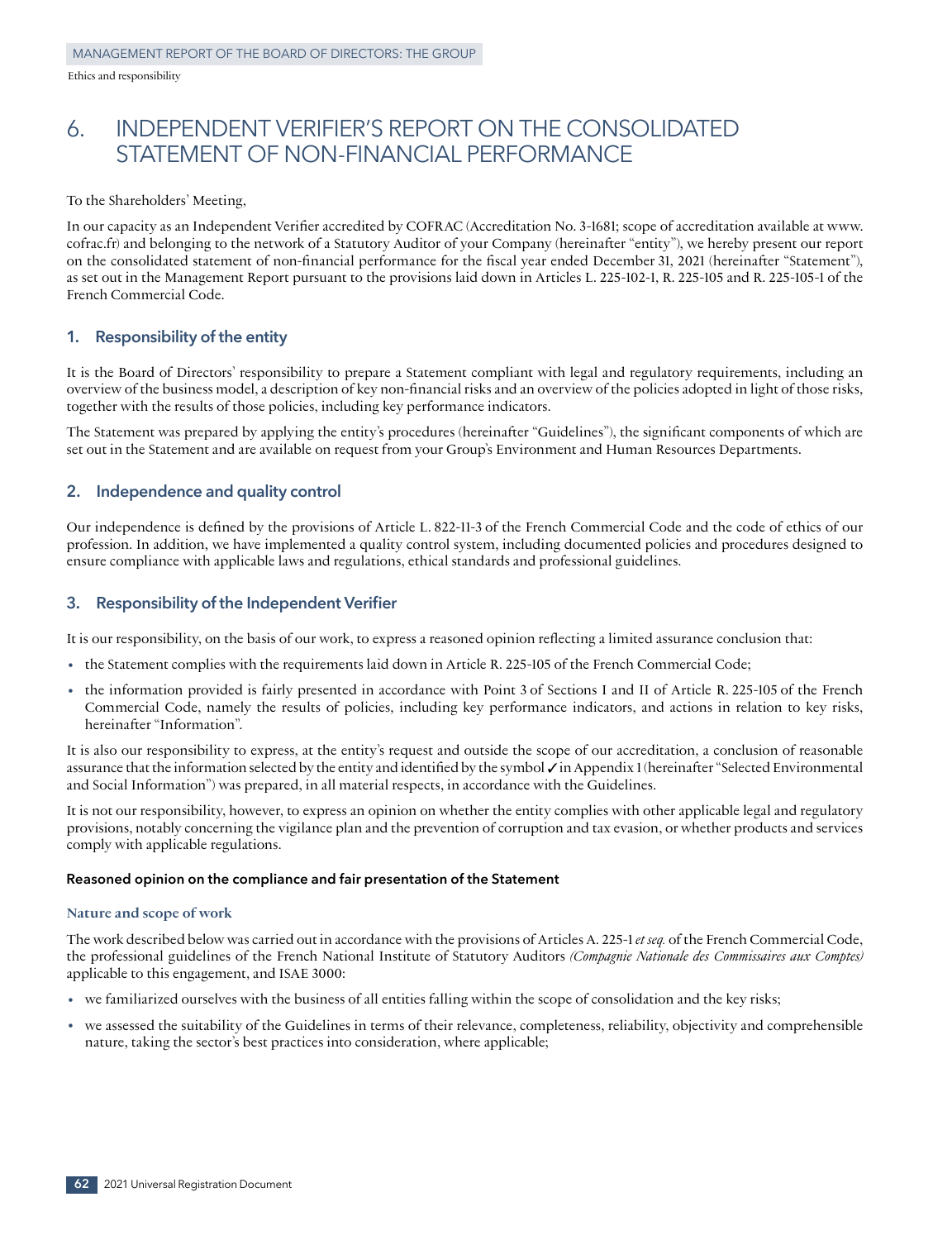- we checked that the Statement covers each category of information laid down in Section III of Article L. 225-102-1 of the French Commercial Code on workforce‑related and environmental issues, as well as the information required by the second paragraph of Article L. 22‑10‑36 regarding compliance with human rights and the prevention of corruption and tax evasion;
- we checked that the Statement provides the information required by Section II of Article R. 225‑105 of the French Commercial Code wherever relevant with respect to the key risks and, where applicable, includes an explanation of the reasons for the absence of information required by the second paragraph of Article L. 225-102-1 III of the French Commercial Code;
- we checked that the Statement provides an overview of the business model and a description of the key risks associated with the business of all entities falling within the scope of consolidation, including, where relevant and proportionate, risks arising from business relationships, products and services as well as policies, actions and results, including key performance indicators related to key risks;
- we consulted source documents and conducted interviews to:
	- assess the process used to select and validate key risks, as well as the consistency of results, including key performance indicators related to the key risks and policies presented, and
	- corroborate what we considered the most important qualitative information (actions and results) set out in Appendix 1. For all risks, our work was carried out at the level of the consolidating entity and on a selection of the entities listed below:
		- **–** for environmental risks: Wines and Spirits: MHCS: Maison and sites (Epernay, France); Hennessy: Maison and sites (Cognac, France); Glenmorangie: site (Tain, Scotland); Chandon Argentina: sites (Argentina); Perfumes and Cosmetics: Parfums Christian Dior Maison and site (Saint-Jean‑de-Braye, France), Guerlain Maison and site (Chartres, France); Fashion and Leather Goods: Loro Piana site (Quarona, Italy), Christian Dior Couture Maison (France) and site (Lugagnano Val d'Arda, Italy), Fendi Maison (Italy), Louis Vuitton Malletier Maison and stores (France); Watches and Jewelry: Bvlgari Maison and site (Valenza, Italy), TAG Heuer site (Chaux‑de-Fonds, Switzerland); Selective Retailing: Le Bon Marché (France), DFS stores (Hong Kong), Sephora Europe Middle East Maison and stores (France); DFS: Other activities: Belmond hotels (Cipriani, Italy, and Das Cataratas, Brazil),
		- **–** for workforce‑related risks: Wines and Spirits: MHCS (France); Perfumes and Cosmetics: Guerlain (France); Fashion and Leather Goods: Manufacture de Maroquinerie et Accessoires Louis Vuitton (Spain), Fendi (Italy), Société des Ateliers Louis Vuitton (France); Watches and Jewelry: Hublot (Switzerland); Selective Retailing: Sephora (China), Segep (France); Other activities: Belmond Copacabana Palace (Brazil),
		- **–** for social risks:
			- **-** responsible supply chains: Wines and Spirits: MHCS (France), Hennessy (France); Perfumes and Cosmetics: Parfums Christian Dior (France), Guerlain (France); Fashion and Leather Goods: Fendi (Italy), Christian Dior Couture (France), Louis Vuitton Malletier (France); Watches and Jewelry: Tiffany & Co. (United States), Bvlgari (Italy); Selective Retailing: Sephora SA (France), Le Bon Marché (France),
			- **-** personal data protection: Le Parisien (France), Moët Hennessy (France),
			- **-** compliant business practices: Sephora SA (France), Parfums Christian Dior (France);
- we checked that the Statement covers the scope of the consolidated Group, i.e. all entities falling within the scope of consolidation in accordance with Article L. 233‑16 of the French Commercial Code, within the limits set out in the Statement;
- we reviewed the internal control and risk management procedures put in place by the entity and assessed the collection process aimed at ensuring that the Information is complete and fairly presented;
- for key performance indicators and those other quantitative results we considered the most significant, set out in Appendix 1, we carried out the following:
	- analytical procedures that consisted in checking that all data collected had been properly consolidated, and that trends in that data were consistent,
	- detailed, sample‑based tests that consisted in checking that definitions and procedures had been properly applied and reconciling data with supporting documents. This work was carried out on a selection of contributing entities listed above and covers between 9.1% and 79% of the consolidated data selected for these tests (9.1% of the workforce, 46% of energy consumption and 61% of certified supplies);
- we assessed the Statement's overall consistency with our knowledge of all the entities falling within the scope of consolidation.

We consider that the work we performed using our professional judgment allow us to formulate a limited assurance conclusion; an assurance of a higher level would have required more extensive verification work.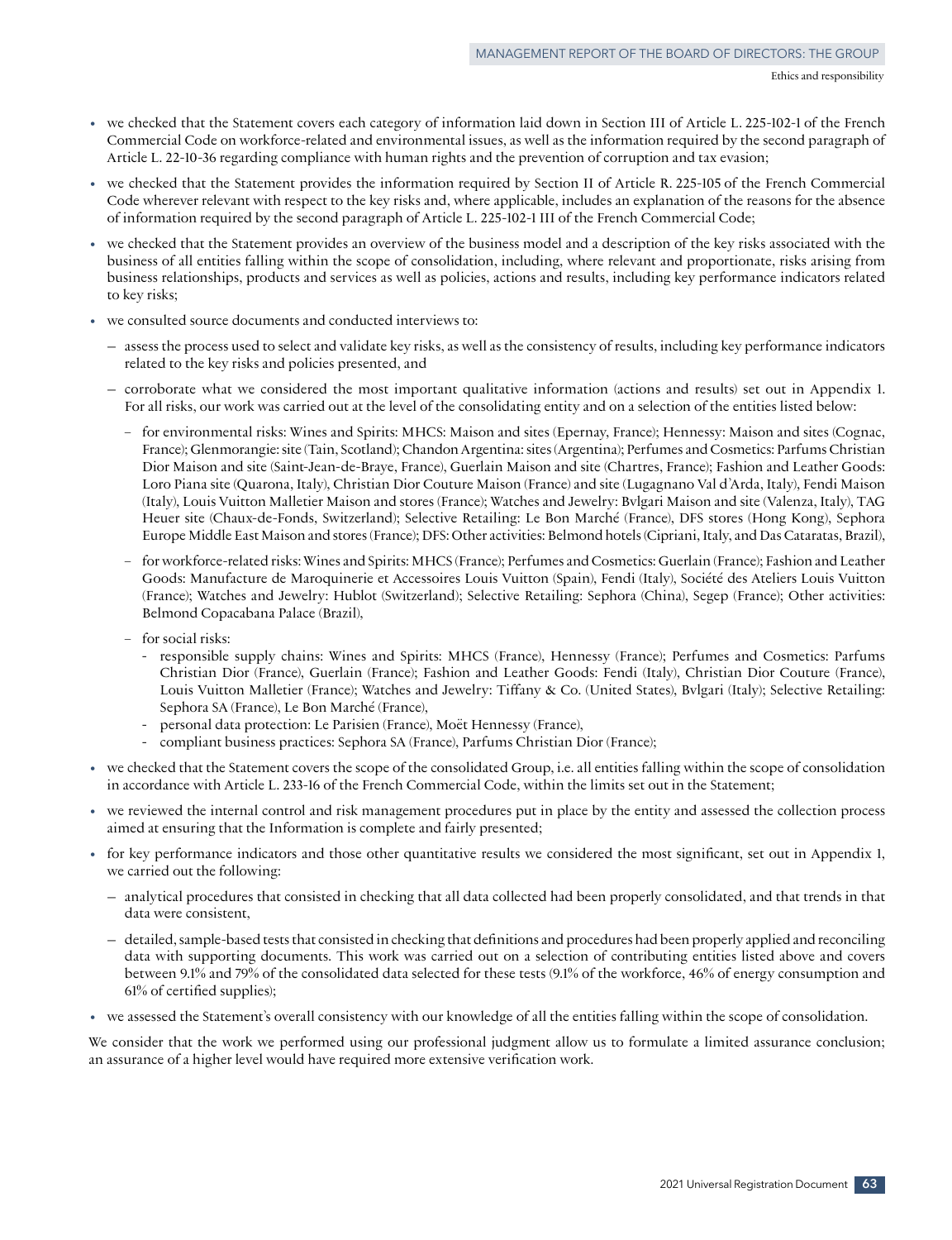#### **Means and resources**

Our work was undertaken by a team of fourteen people between September 2021 and February 2022, for a period of fourteen weeks.

We conducted around fifteen interviews with those responsible for preparing the Statement, notably representing Executive Management and the Administration & Finance, Risk Management, Ethics & Compliance, Human Resources, Environment and Purchasing Departments.

## **Conclusion**

On the basis of our work, we found no material misstatements that might have led us to believe that the consolidated statement of non‑financial performance is not compliant with applicable regulatory requirements or that the Information, taken as a whole, is not fairly presented, in accordance with the Guidelines.

#### **Reasonable assurance report on the Selected Information**

#### **Nature and scope of work**

Concerning the Selected Information identified by the symbol  $\checkmark$  in Appendix 1, we carried out the same type of work as set out in Section 1 above for what we considered the most important key performance indicators and other quantitative results, though in greater depth, particularly as regards the extent of tests.

The sample selected represents on average 47% of the Selected Environmental Information and 70% of the Selected Social Information.

We consider that this work allows us to express a reasonable assurance conclusion on the Selected Information.

Paris-La Défense, February 8, 2022 The Independent Verifier French original signed by EY & Associés

Éric Duvaud Sustainable Development Partner

This is a free translation into English of the Independent Verifier's report issued in French and is provided solely for the convenience of English-speaking users. This report should be read in conjunction with, and construed in accordance with, French law and professional auditing standards applicable in France.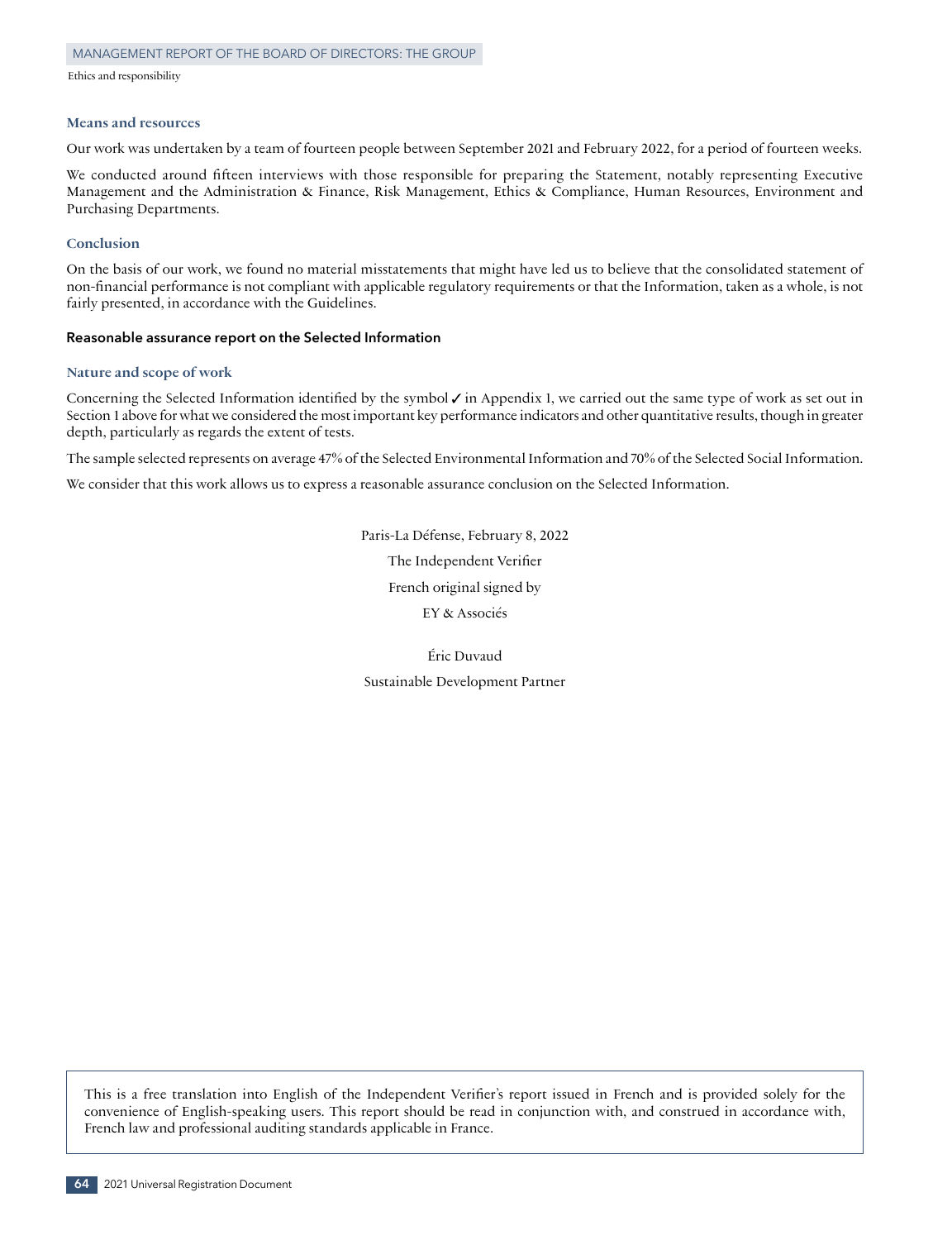## **Appendix 1: Information considered the most important**

#### **Workforce‑related information**

#### **Quantitative information**

### **(including key performance indicators)**

- Breakdown of the workforce as of December 31, 2021 by gender and job category
- Recruitment on permanent contracts from January 1 to December 31, 2021 (breakdown by gender)
- Turnover among employees on permanent contracts from January 1 to December 31, 2021 (total, voluntary and involuntary)
- Proportion of employees on permanent contracts trained between January 1 and December 31, 2021 by job category
- Average number of days' training for employees on permanent contracts
- Absence rate by reason
- Work‑related accident frequency rate
- Work‑related accident severity rate

#### **Environmental information**

## **Quantitative information (including key performance indicators)**

- Proportion of manufacturing sites certified ISO 14001 (%)
- $-$  Total energy consumption (MWh) $\checkmark$
- Energy‑related greenhouse gas emissions Scope 1 and 2 (metric tons of CO<sub>2</sub> equivalent)  $\checkmark$
- Greenhouse gas emissions generated by outbound transport - Scope 3 (metric tons of  $CO<sub>2</sub>$  equivalent)  $\checkmark$
- $-$  Total water consumption for process requirements (m<sup>3</sup>)
- $-$  Total water consumption for agricultural requirements (m<sup>3</sup>)
- Total waste produced (metric tons)
- Total hazardous waste produced (metric tons)
- Waste recovery rate (%)
- $-$  Total packaging that reaches customers (metric tons)  $\checkmark$

#### **Social information**

### **Quantitative information (including key performance indicators)**

- Proportion of grape supplies, *eaux‑de‑vie* and still wines (in kg), from the Group's own vineyards or from purchases, with sustainable winegrowing certification (%) $\checkmark$
- Proportion of supplies of palm oil, palm kernel oil and their derivatives (in kg) certified RSPO Mass Balance or Segregated (%)  $\checkmark$
- Proportion of sheep and cow leather supplies (in m²) sourced from LWG-certified tanneries (%) /
- Proportion of exotic leather (crocodile) supplies (number of skins) sourced from LWG-certified tanneries (%)
- $-$  Proportion of gold supplies (in kg) certified RJC CoC  $\checkmark$
- $-$  Proportion of gold supplies (in kg) sourced from RJC CoP-certified suppliers  $\checkmark$
- Proportion of diamond supplies (in carats) sourced from RJC CoP-certified suppliers  $\checkmark$
- Proportion of certified cotton supplies (in metric tons) (%)  $\checkmark$
- Proportion of certified fur supplies (mink and fox) (in kg) (%)
- Proportion of certified sheep's wool (merino and other species) and cashmere (in kg) (%)
- Number of social and/or environmental audits carried out on suppliers and subcontractors

#### **Qualitative information (actions and results)**

- Workplace health and safety
- Inclusion and diversity among employees
- Implementing the employer policy and attracting and retaining students and recent graduates
- Training and support for employees throughout their careers
- Constructive labor relations

### **Qualitative information (actions and results)**

- Organization of the environmental approach, particularly governance and commitments, including the LIFE 360 program
- Environmental impact of packaging and monitoring of the LIFE "Creative Circularity" target
- Combating climate change and monitoring the LIFE "Climate" target

### **Qualitative information (actions and results)**

- Environmental standards applied to the supply chain and monitoring of the LIFE "Traceability" and "Biodiversity" targets
- Implementation of the Charter on Working Relations with Fashion Models and Their Well-Being
- Supplier assessment and support
- Management of personal data
- Business conduct and ethics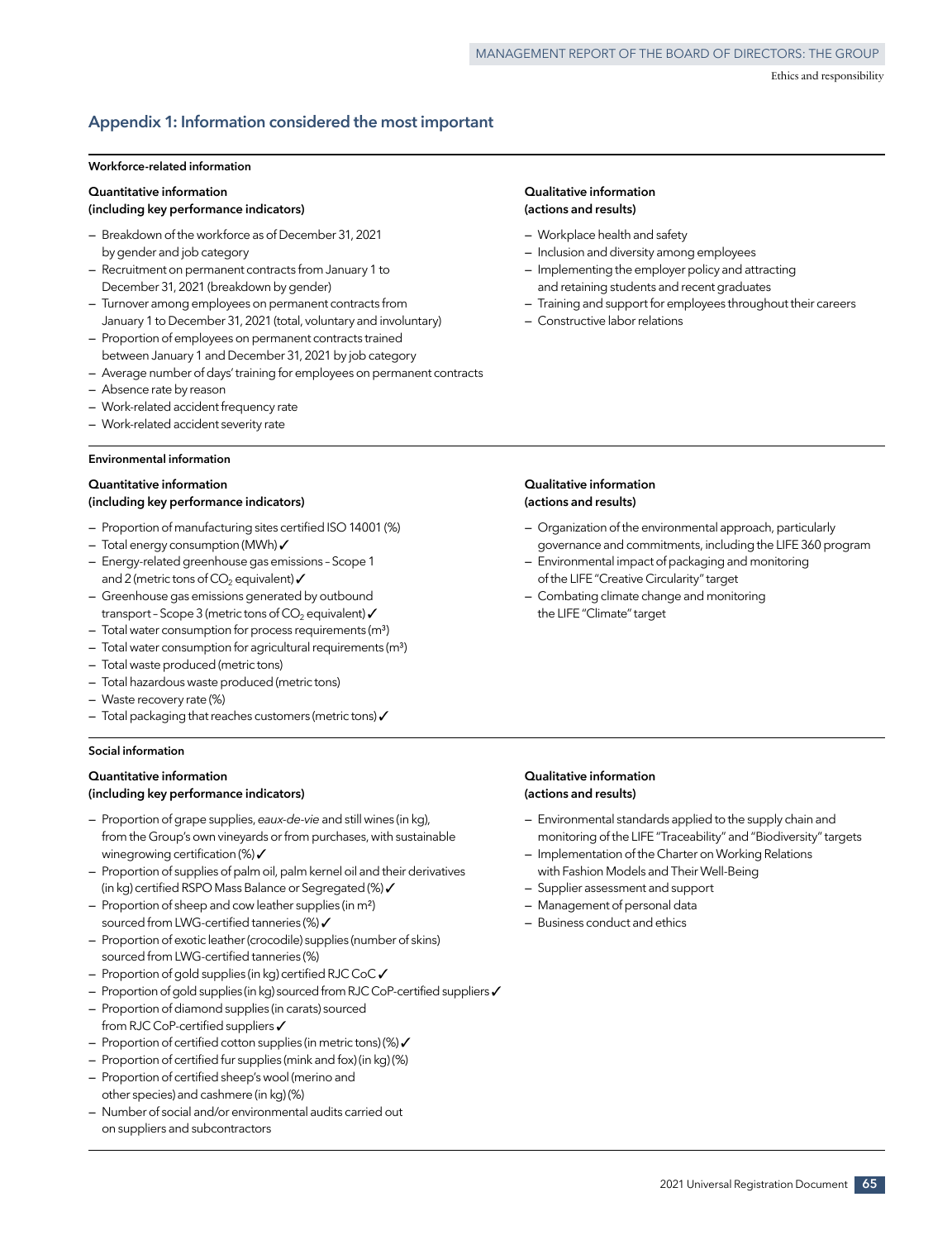## 7. CROSS-REFERENCE TABLES

## **7.1 Statement of non‑financial performance**

Like any other economic actor, the LVMH group is exposed to a number of non-financial risks that may affect its performance, cause harm to its reputation, and impact its stakeholders and/ or the environment. The following risks have been classified by representatives of the Group's central functions and Executive Management as "key risks" in light of the Group's activities (see §4 of the "Ethics and responsibility" section):

- impact on ecosystems and depletion of natural resources;
- setting up and maintaining responsible supply chains;
- safeguarding health and safety at work;
- loss of key skills and expertise;
- implementation of a policy to promote employee inclusion and fulfillment;
- shortcomings in the implementation of personal data protection rules;
- shortcomings in the implementation of business practice compliance arrangements.

LVMH is committed to addressing each of these risks by putting the appropriate policies in place. The cross-reference tables below provide a summary presentation of the information constituting the Group's statement of non‑financial performance, as required by Article L. 225‑102‑1 of the French Commercial Code, indicating for each item the location in this Management Report where further details may be found. They include cross-references to the specific disclosures required by this article with regard to respect for human rights and measures to combat corruption, climate change, and discrimination.

The remaining disclosures required by this article may be found in the following sections:

- with regard to the Group's business model, in the sections entitled "The LVMH business model" and "Business overview, highlights and outlook" in the introduction to this report;
- with regard to the presentation of the workforce for each business group and geographic region, in §1.3 of the "Attracting and retaining talent" section;
- with regard to collective bargaining agreements signed at the level of companies across the Group, in §3.2 of the "Attracting and retaining talent" section;
- with regard to efforts to promote the circular economy, in §2 of the "Environment and sustainability" section;
- with regard to combating food waste, in §2.2.3 of the "Environment and sustainability" section;
- with regard to social commitments to promote sustainable development, apart from the topics covered by the cross‑reference tables below in terms of social consequences, respect for human rights and the environment, in §1 and §2 of the "Outreach and giving back" section;
- with regard to protecting animal welfare, in §3 of the "Environment and sustainability" section;

Lastly, given the nature of the Group's business activities, topics relating to the fight against food insecurity or efforts to promote responsible and sustainable food production as well as fair food systems are not discussed in this Management Report.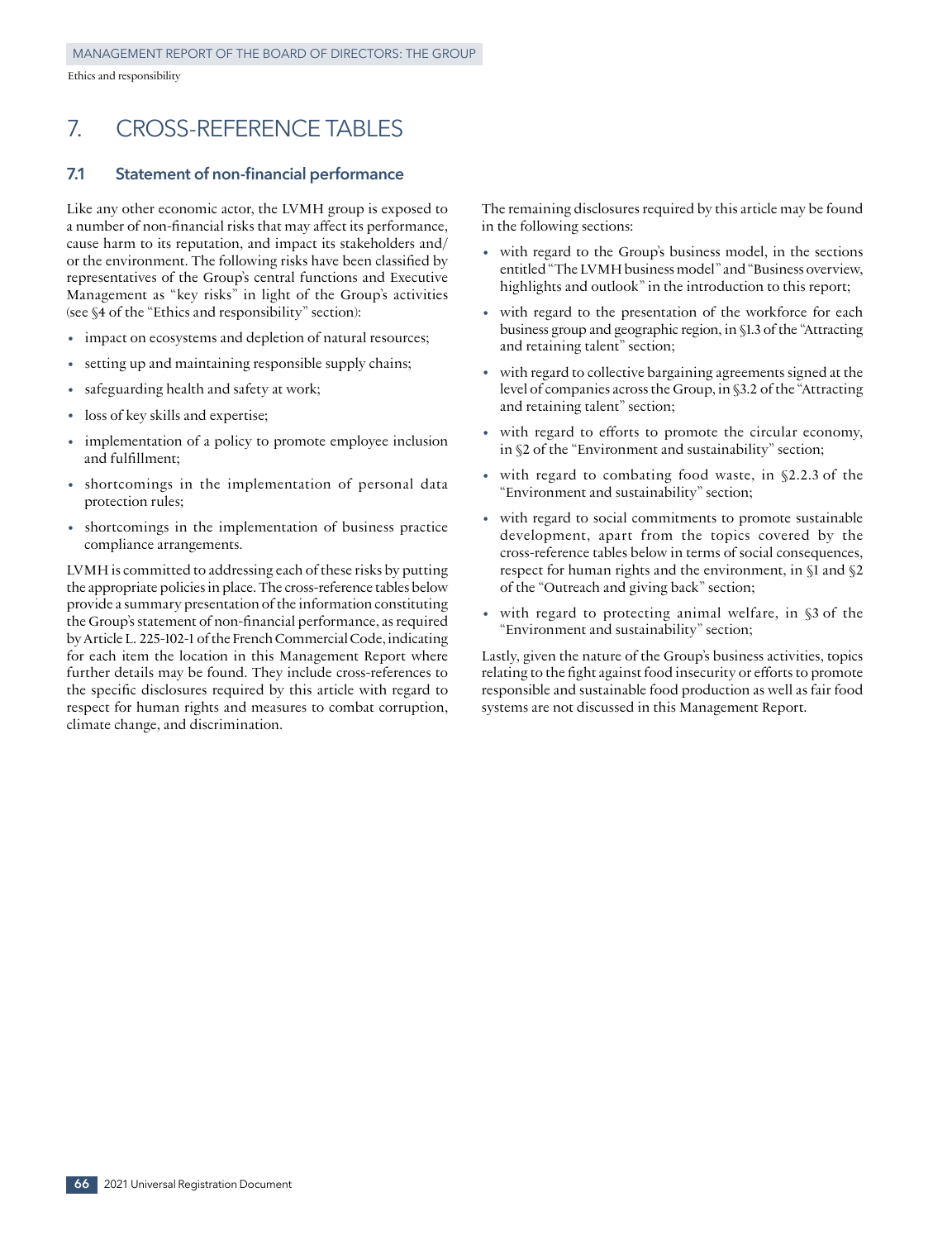## **7.1.1 Social consequences**

| Risk                                                         | <b>Policies</b>                                                                                                                                                                                         | <b>Results</b>                                                                                                                                 |
|--------------------------------------------------------------|---------------------------------------------------------------------------------------------------------------------------------------------------------------------------------------------------------|------------------------------------------------------------------------------------------------------------------------------------------------|
| Loss of key<br>skills and                                    | - Academic partnerships<br>(§2.3 of the "Attracting and retaining talent" section)                                                                                                                      | - Joiners by business group and geographic region<br>(§2.1 of the "Attracting and retaining talent" section)                                   |
| expertise                                                    | - Institut des Métiers d'Excellence<br>(§2.3 of the "Attracting and retaining talent" section)                                                                                                          | - Invested in training (§3.1 of the<br>"Attracting and retaining talent" section)                                                              |
|                                                              | - Employee training and support<br>(§3.1 of the "Attracting and retaining talent" section)                                                                                                              | - Internal mobility data (§3.1 of the<br>"Attracting and retaining talent" section)                                                            |
|                                                              | - Specific initiatives to promote training<br>and employment for people with disabilities<br>(§2.4 of the "Attracting and retaining talent" section)                                                    | - Awards, recognition and rankings obtained<br>as an employer (§2.1 of the "Attracting<br>and retaining talent" section)                       |
|                                                              | - Support for high-potential female employees<br>to help them move into key positions<br>(§2.4 of the "Attracting and retaining talent" section)                                                        |                                                                                                                                                |
| Health and safety<br>issues faced<br>in the Group's          | - LVMH Code of Conduct<br>(§2.2 of the "Ethics and responsibility" section)                                                                                                                             | - Breakdown, frequency and severity of work-related<br>accidents (§3.2 of the "Attracting and retaining talent"<br>section)                    |
| business activities                                          | - LVMH Alert Line whistleblowing system<br>(§5.6 of the "Ethics and responsibility" section)<br>- Charter on Working Relations with Fashion Models<br>(§2.2 of the "Ethics and responsibility" section) | - Data relating to social audits that include a health<br>and safety dimension (§5.2 of the "Ethics and<br>responsibility" section)            |
|                                                              | - Investments in health, safety and security<br>(§3.2 of the "Attracting and retaining talent" section)                                                                                                 | - Training for employees and suppliers focusing<br>on the LVMH Restricted Substances List<br>(§5.3 of the "Ethics and responsibility" section) |
|                                                              | - Employee training in health, safety and security<br>(§3.2 of the "Attracting and retaining talent" section)                                                                                           |                                                                                                                                                |
|                                                              | - Social audits of suppliers and subcontractors<br>including a health and safety dimension<br>(§5.2 of the "Ethics and responsibility" section)                                                         |                                                                                                                                                |
|                                                              | - Measures relating to the use of chemicals<br>and cosmetovigilance (§5.3 of the<br>"Ethics and responsibility" section)                                                                                |                                                                                                                                                |
|                                                              | - Promoting responsible consumption of wines and spirits<br>(§5.3 of the "Ethics and responsibility" section)                                                                                           |                                                                                                                                                |
| Implementation<br>of a policy of                             | - LVMH Code of Conduct<br>(§2.2 of the "Ethics and responsibility" section)                                                                                                                             | - Number of meetings held by employee<br>representative bodies in 2021                                                                         |
| employee inclusion<br>and fulfillment<br>(aspects related to | - LVMH Alert Line whistleblowing system<br>(§5.6 of the "Ethics and responsibility" section)                                                                                                            | (§3.2 of the "Attracting and retaining talent" section)<br>- Endowment and number of support requests                                          |
| fulfillment at work)                                         | $-$ DARE program (§3.1 of the<br>"Attracting and retaining talent" section)                                                                                                                             | received in connection with the LVMH Heart Fund<br>(§3.2 of the "Attracting and retaining talent" section)                                     |
|                                                              | - LVMH Global Pulse Survey<br>(§3.1 of the "Attracting and retaining talent" section)                                                                                                                   |                                                                                                                                                |
|                                                              | - LVMH Heart Fund (§3.2 of the<br>"Attracting and retaining talent" section)                                                                                                                            |                                                                                                                                                |
|                                                              | - Specific training for managers<br>(§3.1 of the "Attracting and retaining talent" section)                                                                                                             |                                                                                                                                                |
|                                                              | - Group Works Council and SE Works Council<br>(§3.2 of the "Attracting and retaining talent" section)                                                                                                   |                                                                                                                                                |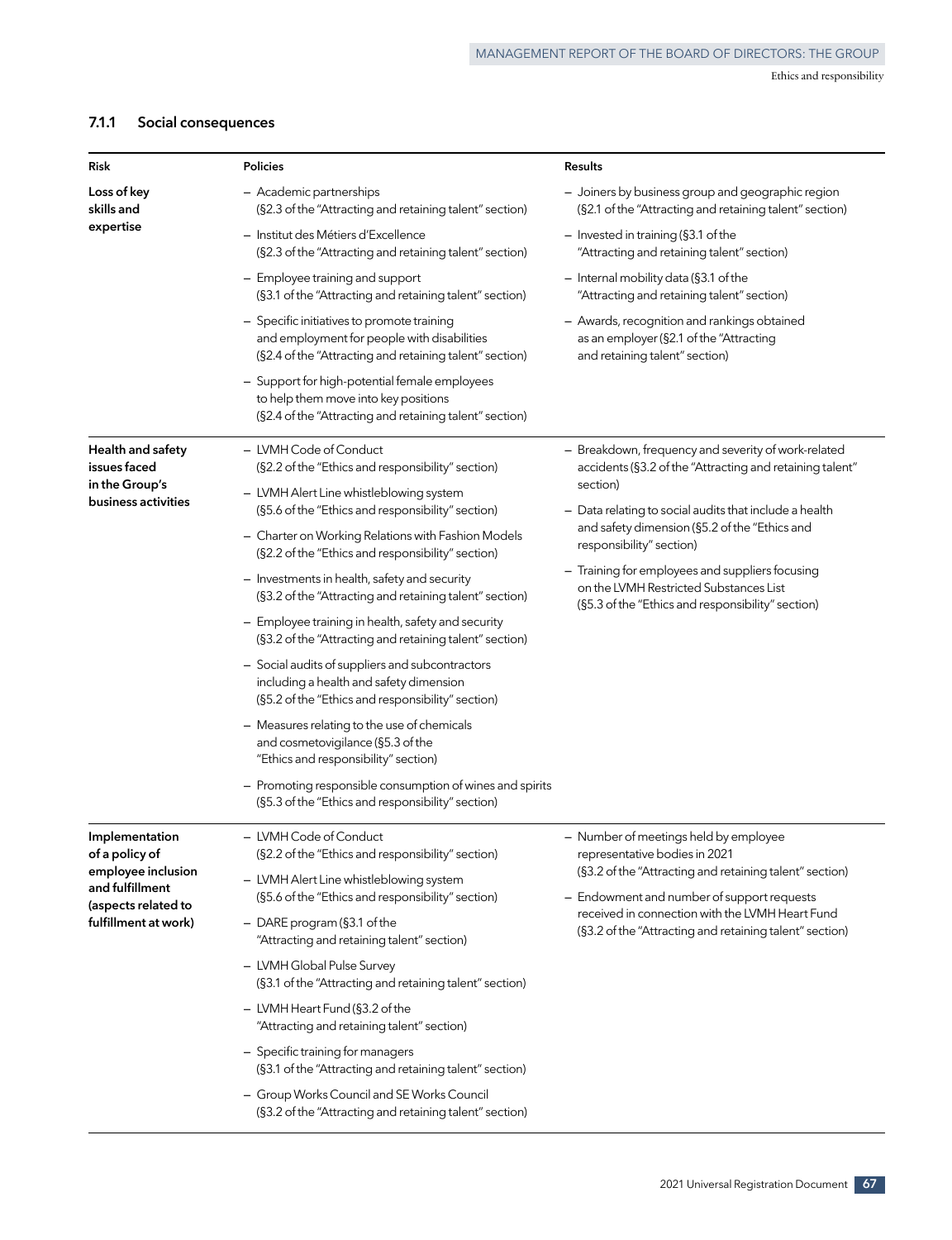## **7.1.2 Respect for human rights**

| Risk                                                                                                                      | <b>Policies</b>                                                                                                                                                                                                                                                                                                                                                                                                                                                                                                                                                                                                                                                                             | <b>Results</b>                                                                                                                                                                                            |
|---------------------------------------------------------------------------------------------------------------------------|---------------------------------------------------------------------------------------------------------------------------------------------------------------------------------------------------------------------------------------------------------------------------------------------------------------------------------------------------------------------------------------------------------------------------------------------------------------------------------------------------------------------------------------------------------------------------------------------------------------------------------------------------------------------------------------------|-----------------------------------------------------------------------------------------------------------------------------------------------------------------------------------------------------------|
| Setting up<br>and maintaining                                                                                             | - LVMH Code of Conduct (§2.2 of the<br>"Ethics and responsibility" section)                                                                                                                                                                                                                                                                                                                                                                                                                                                                                                                                                                                                                 | - Breakdown of suppliers and audits<br>(§5.2 of the "Ethics and responsibility" section)                                                                                                                  |
| responsible supply<br>chains (aspects<br>relating to respect                                                              | - Supplier Code of Conduct (§2.2 of the<br>"Ethics and responsibility" section)                                                                                                                                                                                                                                                                                                                                                                                                                                                                                                                                                                                                             | - Data on combined audits and audits examining<br>only social aspects carried out at suppliers                                                                                                            |
| for human rights)                                                                                                         | - Charter on Working Relations with Fashion Models<br>(§2.2 of the "Ethics and responsibility" section)<br>- LVMH Alert Line whistleblowing system (§5.6 of the<br>"Ethics and responsibility" section)<br>- Risk mapping by the Group (§4 of the<br>"Ethics and responsibility" section)<br>- Social audits of suppliers and subcontractors<br>(§5.2 of the "Ethics and responsibility" section)<br>- Collection of information on suppliers' social<br>and ethical performance via the EcoVadis platform<br>(§5.2 of the "Ethics and responsibility" section)<br>- Participation in multi-party initiatives covering high-risk<br>areas (§5.2 of the "Ethics and responsibility" section) | (§5.2 of the "Ethics and responsibility" section)<br>- Proportion of follow-up audits<br>(§5.2 of the "Ethics and responsibility" section)<br>- Proportion of suppliers not meeting the Group's standards |
|                                                                                                                           |                                                                                                                                                                                                                                                                                                                                                                                                                                                                                                                                                                                                                                                                                             | (§5.2 of the "Ethics and responsibility" section)<br>- Number of contracts terminated following audits<br>(§5.2 of the "Ethics and responsibility" section)                                               |
|                                                                                                                           |                                                                                                                                                                                                                                                                                                                                                                                                                                                                                                                                                                                                                                                                                             | - Number of business relationships not initiated following<br>audits (§5.2 of the "Ethics and responsibility" section)                                                                                    |
| Implementation<br>of a policy of                                                                                          | - LVMH Code of Conduct (§2.2 of the<br>"Ethics and responsibility" section)                                                                                                                                                                                                                                                                                                                                                                                                                                                                                                                                                                                                                 | - Proportion of employees with disabilities<br>(§2.4 of the "Attracting and retaining talent" section)                                                                                                    |
| employee inclusion<br>and fulfillment<br>(aspects relating<br>to the fight against<br>discrimination<br>and the promotion | - LVMH Alert Line whistleblowing system<br>(§5.6 of the "Ethics and responsibility" section)<br>- Recruitment Code of Conduct<br>(§2.2 of the "Ethics and responsibility" section)                                                                                                                                                                                                                                                                                                                                                                                                                                                                                                          | - Proportion of women among joiners<br>and in the Group's workforce<br>(§2.4 of the "Attracting and retaining talent" section)                                                                            |
| of diversity)                                                                                                             | - Specific training for recruiters<br>(§2.4 of the "Attracting and retaining talent" section)                                                                                                                                                                                                                                                                                                                                                                                                                                                                                                                                                                                               |                                                                                                                                                                                                           |
|                                                                                                                           | - Independent review of hiring practices<br>(§2.4 of the "Attracting and retaining talent" section)                                                                                                                                                                                                                                                                                                                                                                                                                                                                                                                                                                                         |                                                                                                                                                                                                           |
|                                                                                                                           | - Specific initiatives to promote training<br>and employment for people with disabilities<br>(§2.4 of the "Attracting and retaining talent" section)                                                                                                                                                                                                                                                                                                                                                                                                                                                                                                                                        |                                                                                                                                                                                                           |
|                                                                                                                           | - Support for high-potential female employees<br>to help them move into key positions<br>(§2.4 of the "Attracting and retaining talent" section)                                                                                                                                                                                                                                                                                                                                                                                                                                                                                                                                            |                                                                                                                                                                                                           |
| Shortcomings in<br>the implementation<br>of personal data<br>protection rules                                             | - LVMH Code of Conduct<br>(§2.2 of the "Ethics and responsibility" section)<br>- Data protection policy<br>(§5.7 of the "Ethics and responsibility" section)                                                                                                                                                                                                                                                                                                                                                                                                                                                                                                                                | - Creation of a network of Data Protection Officers<br>(§5.7 of the "Ethics and responsibility" section)                                                                                                  |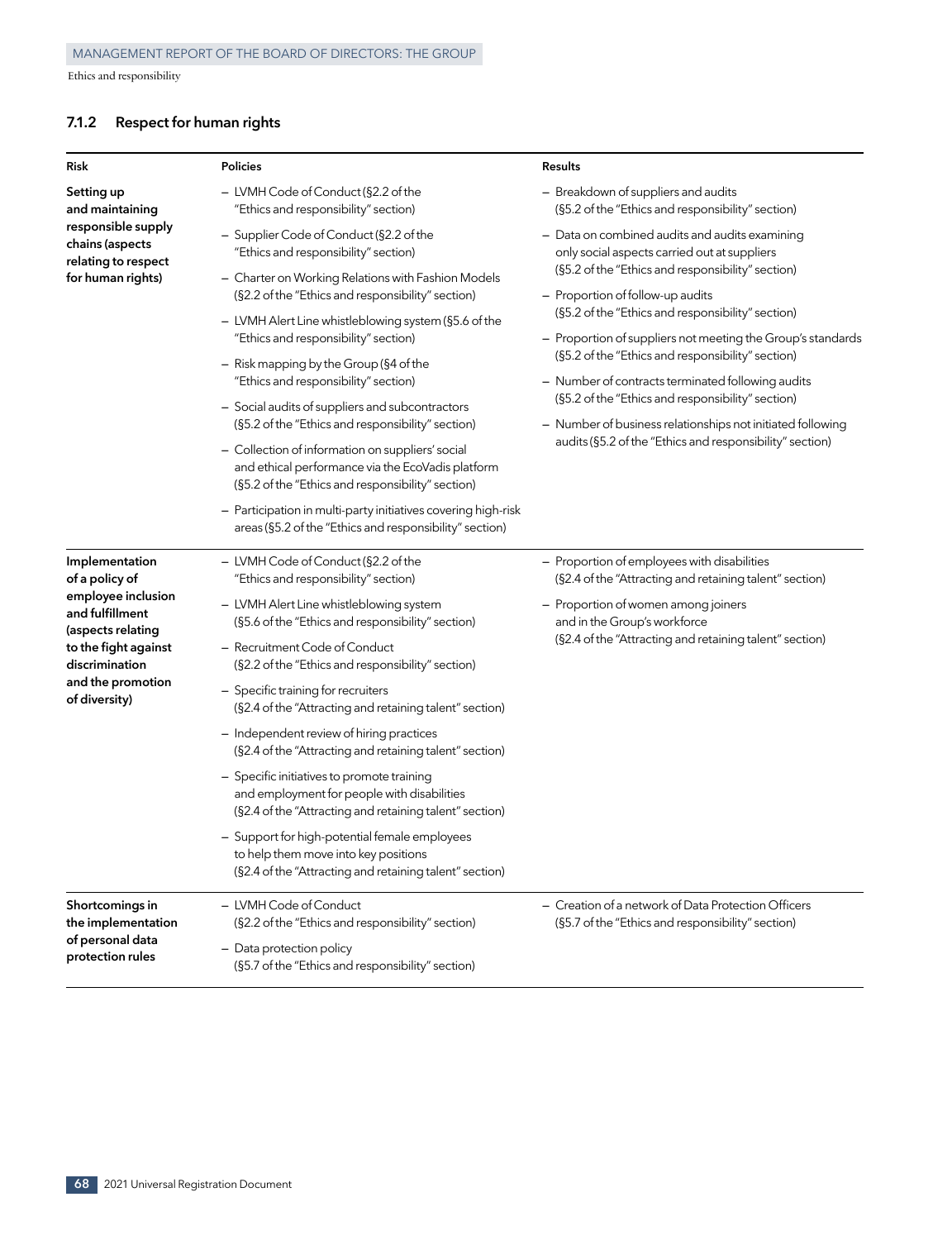## **7.1.3 Environmental consequences**

| <b>Risk</b>                                                                       | <b>Policies</b>                                                                                                                                                                  | <b>Results</b>                                                                                                                                                                                              |
|-----------------------------------------------------------------------------------|----------------------------------------------------------------------------------------------------------------------------------------------------------------------------------|-------------------------------------------------------------------------------------------------------------------------------------------------------------------------------------------------------------|
| <b>Business impacts</b><br>on ecosystems<br>and depletion of<br>natural resources | - LVMH Environmental Charter (§1.1 and §1.2<br>of the "Environment and sustainability" section)<br>- LIFE program and LIFE 360 targets<br>(§1.1 and §1.2 of the "Environment and | - Improvement in the Environmental Performance<br>Index scores of product packaging for Perfumes<br>and Cosmetics and Wines and Spirits companies<br>(§2.2 of the "Environment and sustainability" section) |
| (including aspects<br>relating to the<br>fight against<br>climate change)         | sustainability" section)<br>- Combating climate change and the LVMH Carbon Fund<br>(§5 of the "Environment and sustainability" section)                                          | - Accelerated and expanded rollout of sustainable<br>and organic winegrowing (§3.1 of the "Environment<br>and sustainability" section)                                                                      |
|                                                                                   |                                                                                                                                                                                  | - Certification of materials used in products<br>(§3.1 of the "Environment and sustainability" section)                                                                                                     |
|                                                                                   |                                                                                                                                                                                  | - Amounts raised via the Carbon Fund and metric tons of<br>carbon-equivalents via the innovative projects supported<br>(§5.2 of the "Environment and sustainability" section)                               |
|                                                                                   |                                                                                                                                                                                  | - Increase in the proportion of renewable energy<br>in the Group's energy mix (§5.2 of the "Environment<br>and sustainability" section)                                                                     |
|                                                                                   |                                                                                                                                                                                  | - Implementation of an environmental management<br>system at manufacturing sites (§2.1.4 and §2.2.4 of the<br>"Environment and sustainability" section)                                                     |
| Setting up<br>and maintaining                                                     | - LVMH Code of Conduct (§2.2 of the "Ethics<br>and responsibility" section)                                                                                                      | - Data on environmental audits carried out at suppliers,<br>both combined audits and audits examining                                                                                                       |
| responsible<br>supply chains                                                      | - Supplier Code of Conduct (§2.2 of the "Ethics<br>and responsibility" section)                                                                                                  | only environmental aspects (§5.2 of the "Ethics<br>and responsibility" section)                                                                                                                             |
| (environmental<br>aspects)                                                        | - LVMH Environmental Charter (§1.1 and §1.2<br>of the "Environment and sustainability" section)                                                                                  | - LIFE 360 program - "Biodiversity" target, particularly<br>relating to supply chains for grapes, leather,<br>skins and pelts, gemstones and precious metals,                                               |
|                                                                                   | - LIFE program and LIFE 360 targets (§1.1 and §1.2<br>of the "Environment and sustainability" section)                                                                           | palm oil derivatives and regulated chemicals<br>(§3.1 of the "Environment and sustainability" section)                                                                                                      |
|                                                                                   | - LVMH Alert Line whistleblowing system (§5.6 of<br>the "Ethics and responsibility" section)                                                                                     |                                                                                                                                                                                                             |
|                                                                                   | - Collection of information on suppliers' environmental<br>performance via the EcoVadis platform (§5.2 of the "Ethics<br>and responsibility" section)                            |                                                                                                                                                                                                             |
|                                                                                   | - Participation in multi-party initiatives covering high-risk<br>areas (§5.2 of the "Ethics and responsibility" section)                                                         |                                                                                                                                                                                                             |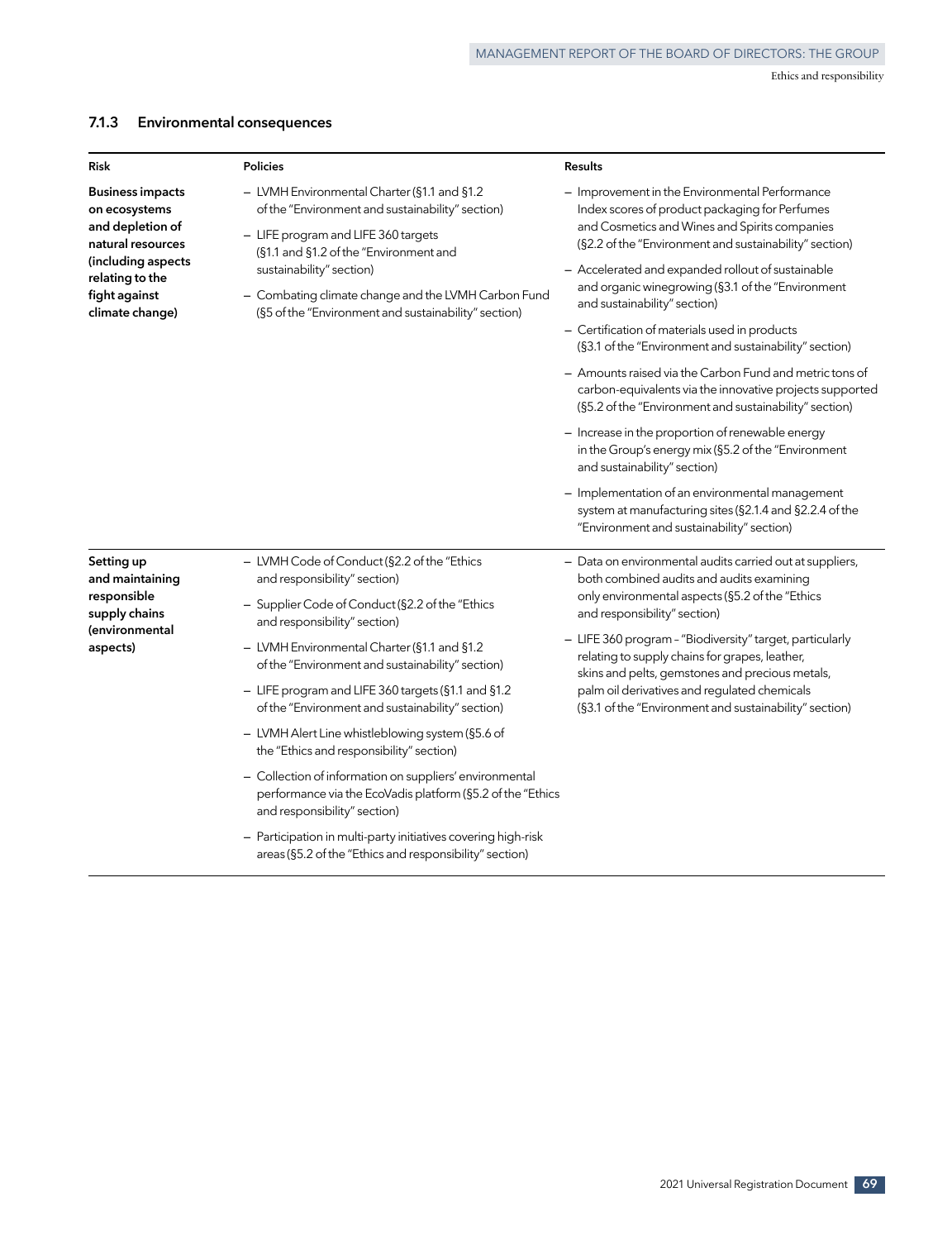## **7.1.4 Fight against corruption**

| <b>Risk</b>                                        | <b>Policies</b>                                                                                                                              | <b>Results</b>                                                                                                                |
|----------------------------------------------------|----------------------------------------------------------------------------------------------------------------------------------------------|-------------------------------------------------------------------------------------------------------------------------------|
| Shortcomings in<br>the implementation              | - LVMH Code of Conduct (§2.2 of the "Ethics"<br>and responsibility" section)                                                                 | - Number of reports made to the LVMH Alert Line<br>(§5.6 of the "Ethics and responsibility" section)                          |
| of business practice<br>compliance<br>arrangements | - Supplier Code of Conduct (§2.2 of the "Ethics<br>and responsibility" section)                                                              | - Number of times the anti-corruption training<br>module has been passed (§5.6 of the "Ethics                                 |
|                                                    | - LVMH Alert Line whistleblowing system<br>(§5.6 of the "Ethics and responsibility" section)                                                 | and responsibility" section)<br>- Number of Ethics & Compliance Officers<br>(§5.6 of the "Ethics and responsibility" section) |
|                                                    | - Group Ethics and Compliance Intranet site<br>(§5.6 of the "Ethics and responsibility" section)                                             |                                                                                                                               |
|                                                    | - Corruption risk mapping ( $\S 4$ and $\S 5.6$ of the "Ethics"<br>and responsibility" section)                                              |                                                                                                                               |
|                                                    | - Anti-corruption assessment of third parties<br>(§5.6 of the "Ethics and responsibility" section)                                           |                                                                                                                               |
|                                                    | - Role of the Ethics & Compliance Department,<br>officers and committees (§3 and §5.6 of the "Ethics<br>and responsibility" section)         |                                                                                                                               |
|                                                    | $-$ Internal guidelines (§5.6 of the "Ethics"<br>and responsibility" section)                                                                |                                                                                                                               |
|                                                    | - Anti-corruption training<br>(§5.6 of the "Ethics and responsibility" section)                                                              |                                                                                                                               |
|                                                    | - Compliance rules included in the internal audit and control<br>framework (§5.6 of the "Ethics and responsibility" section)                 |                                                                                                                               |
|                                                    | - Report to the Ethics & Sustainable Development<br>Committee of the Board of Directors<br>(§5.6 of the "Ethics and responsibility" section) |                                                                                                                               |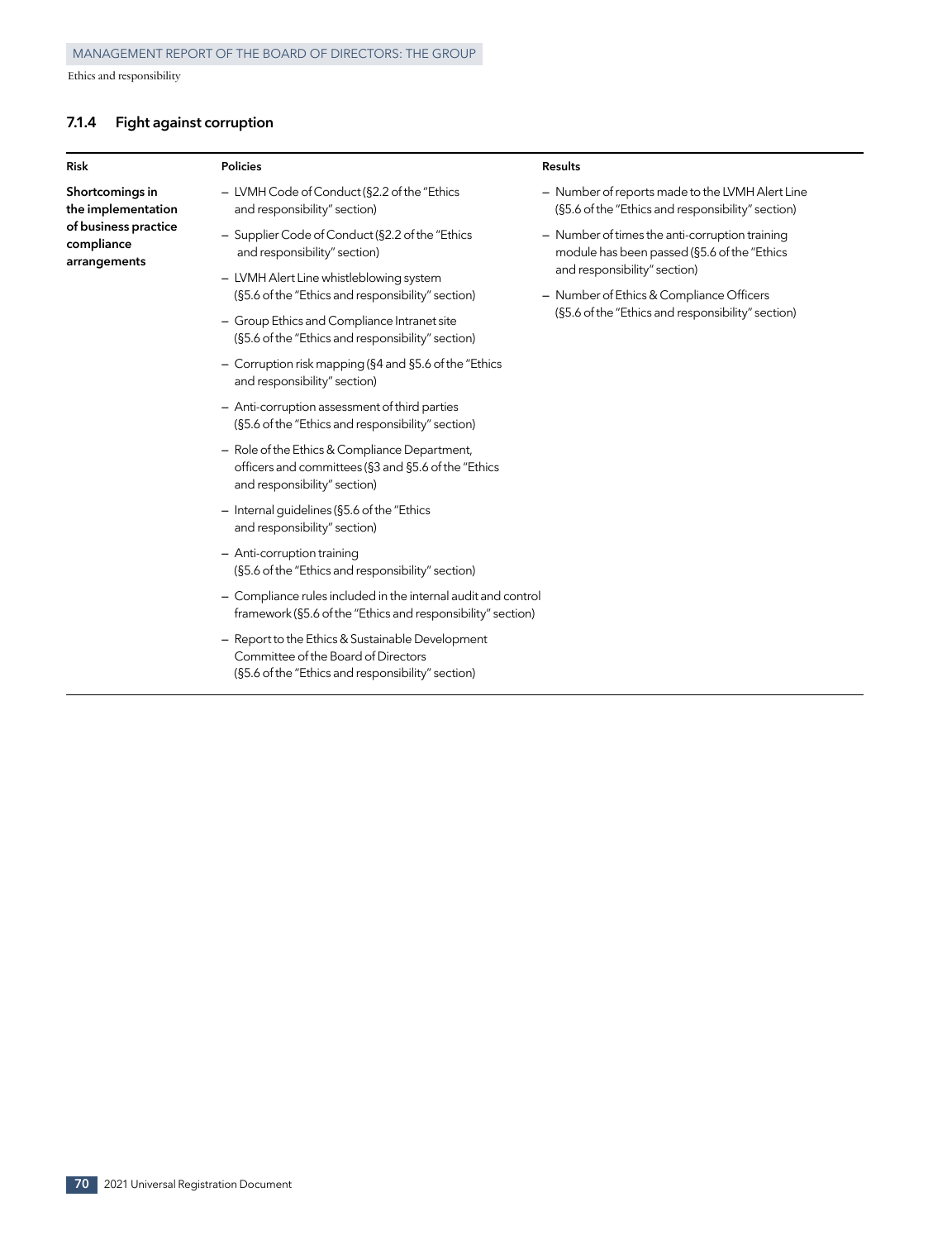## **7.2 Vigilance plan**

As a responsible, actively engaged corporate citizen on a global scale, the LVMH group strives to exert a positive influence on the communities, regions and countries where it operates and to minimize the potential adverse impacts of its activities, as well as those of its suppliers and subcontractors, for its stakeholders and the environment.

The cross-reference tables below provide a summary presentation of the information constituting the Group's vigilance plan, as required by Article L. 225‑102‑4 of the French Commercial Code, indicating for each item the sections within this Management Report where further details may be found.

## **7.2.1 Human rights and fundamental freedoms**

|                                                 | Group's own operations                                                                                                                                                                                                            | Suppliers' and subcontractors' activities                                                                                                                                                                                                                                                                                                                                                            |
|-------------------------------------------------|-----------------------------------------------------------------------------------------------------------------------------------------------------------------------------------------------------------------------------------|------------------------------------------------------------------------------------------------------------------------------------------------------------------------------------------------------------------------------------------------------------------------------------------------------------------------------------------------------------------------------------------------------|
| Risk mapping                                    | - Risk mapping by the Group<br>(§4 of the "Ethics and responsibility" section)                                                                                                                                                    | - Additional risk assessment for certain suppliers<br>via the EcoVadis platform (§5.2 of the "Ethics<br>and responsibility" section)                                                                                                                                                                                                                                                                 |
|                                                 |                                                                                                                                                                                                                                   | - Risk mapping by the Group<br>(§4 of the "Ethics and responsibility" section)                                                                                                                                                                                                                                                                                                                       |
| Frequent risk<br>assessments                    | - Internal control and audit framework<br>(§3.5 of the "Financial and operational risk<br>management and internal control" section)                                                                                               | - Audits and follow-up audits (§5.2 of the "Ethics<br>and responsibility" section)<br>- Corrective action plans following audits<br>(§5.2 of the "Ethics and responsibility" section)                                                                                                                                                                                                                |
| <b>Mitigation</b><br>and prevention<br>measures | - Specific training for recruiters to<br>prevent discrimination (§2.4 of the "Attracting<br>and retaining talent" section)<br>- Independent review of hiring practices<br>(§2.4 of the "Attracting and retaining talent" section) | - Supplier Code of Conduct<br>(§2.2 of the "Ethics and responsibility" section)<br>- Training for suppliers and buyers<br>(§5.2 of the "Ethics and responsibility" section)<br>- Participation in multi-party initiatives covering high-risk areas<br>(§5.2 of the "Ethics and responsibility" section)<br>- Supply chain certification targets<br>(§5.2 of the "Ethics and responsibility" section) |
| Whistleblowing<br>systems                       | - Centralized LVMH Alert Line whistleblowing system<br>(§5.6 of the "Ethics and responsibility" section)                                                                                                                          | - LVMH Alert Line open to all stakeholders,<br>including employees of suppliers and subcontractors<br>(§5.6 of the "Ethics and responsibility" section)<br>- Some Maisons have implemented measures to<br>directly ask their suppliers' employees about their working<br>conditions (§5.2 of the "Ethics and responsibility" section)                                                                |
| Follow-up<br>and assessment<br>measures         | - Regular updates to the risk analysis                                                                                                                                                                                            | - Remediation plans to address shortcomings<br>identified during audits (§5.2 of the "Ethics<br>and responsibility" section)<br>- Follow-up audits of suppliers<br>(§5.2 of the "Ethics and responsibility" section)                                                                                                                                                                                 |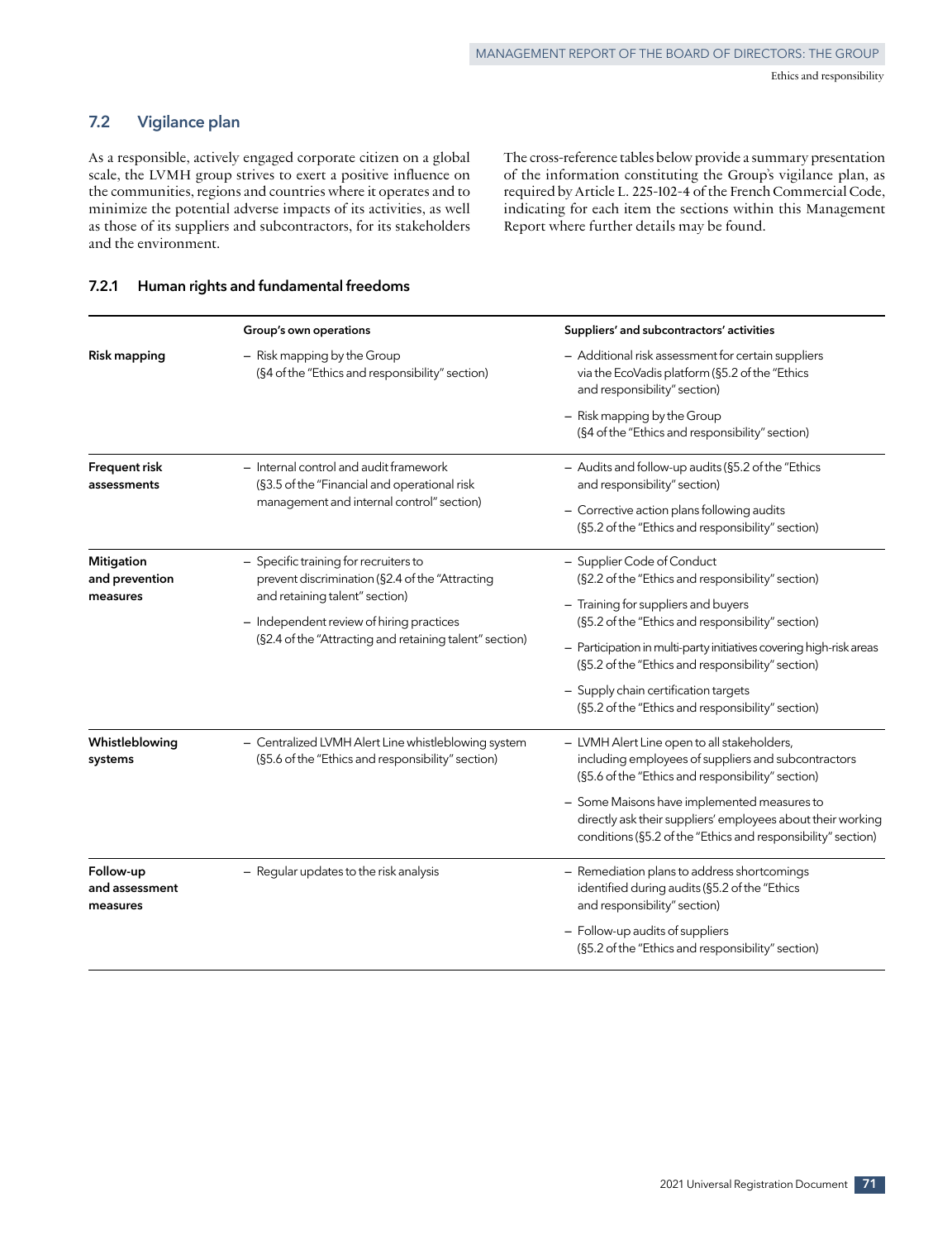## **7.2.2 Individuals' health and safety**

|                                         | Group's own operations                                                                                                                                                                                                                 | Suppliers' and subcontractors' activities                                                                                                                                                                                                |
|-----------------------------------------|----------------------------------------------------------------------------------------------------------------------------------------------------------------------------------------------------------------------------------------|------------------------------------------------------------------------------------------------------------------------------------------------------------------------------------------------------------------------------------------|
| Risk mapping                            | $-$ Risk mapping by the Group<br>(§4 of the "Ethics and responsibility" section)                                                                                                                                                       | - Risk mapping by the Group (§4 of the "Ethics<br>and responsibility" section)                                                                                                                                                           |
|                                         |                                                                                                                                                                                                                                        | - Additional risk assessment for certain suppliers<br>via the EcoVadis platform (§5.2 of the "Ethics<br>and responsibility" section)                                                                                                     |
| Frequent risk<br>assessments            | - Reference audit and control frameworks<br>(§3.5 of the "Financial and operational<br>risk management and internal control" section)<br>- Accident analysis and prevention<br>(§3.2 of the "Attracting and retaining talent" section) | - Audits and follow-up audits<br>(§5.2 of the "Ethics and responsibility" section)<br>- Corrective action plans following audits<br>(§5.2 of the "Ethics and responsibility" section)                                                    |
| <b>Mitigation</b><br>and prevention     | - LVMH Restricted Substances List<br>(§5.3 of the "Ethics and responsibility" section)                                                                                                                                                 | - Supplier Code of Conduct<br>(§2.2 of the "Ethics and responsibility" section)                                                                                                                                                          |
| measures                                | - LVMH Testing Program<br>(§5.3 of the "Ethics and responsibility" section)                                                                                                                                                            | - Training for suppliers and buyers<br>(§5.2 of the "Ethics and responsibility" section)                                                                                                                                                 |
|                                         | - Promoting responsible consumption of wines<br>and spirits (§5.3 of the "Ethics and responsibility"<br>section)                                                                                                                       | - Participation in multi-party initiatives covering high-risk areas<br>(§5.2 of the "Ethics and responsibility" section)                                                                                                                 |
|                                         | - Third-party liability insurance<br>(§2.3 of the "Financial and operational<br>risk management and internal control" section)<br>- Specific insurance policies in countries where                                                     | - Supply chain certification targets<br>(§5.2 of the "Ethics and responsibility" section)<br>- Assistance guides provided to suppliers for<br>the elimination/substitution of chemicals whose<br>use is restricted or prohibited by LVMH |
|                                         | work-related accidents are not covered by<br>social security systems (§2.3 of the "Financial<br>and operational risk management and internal<br>control" section)                                                                      | (§5.3 of the "Ethics and responsibility" section)<br>- Charter on Working Relations with Fashion Models<br>(§2.2 of the "Ethics and responsibility" section)                                                                             |
| Whistleblowing<br>systems               | - Centralized LVMH Alert Line whistleblowing system<br>(§5.6 of the "Ethics and responsibility" section)                                                                                                                               | - LVMH Alert Line open to all stakeholders,<br>including employees of suppliers and subcontractors<br>(§5.6 of the "Ethics and responsibility" section)                                                                                  |
|                                         |                                                                                                                                                                                                                                        | - Some Maisons have implemented measures to directly ask<br>their suppliers' employees about their working conditions<br>(§5.2 of the "Ethics and responsibility" section)                                                               |
| Follow-up<br>and assessment<br>measures | - Regular updates to the analysis of risk<br>factors planned                                                                                                                                                                           | - Remediation plans to address shortcomings<br>identified during audits (§5.2 of the "Ethics<br>and responsibility" section)                                                                                                             |
|                                         |                                                                                                                                                                                                                                        | - Follow-up audits of suppliers<br>(§5.2 of the "Ethics and responsibility" section)                                                                                                                                                     |